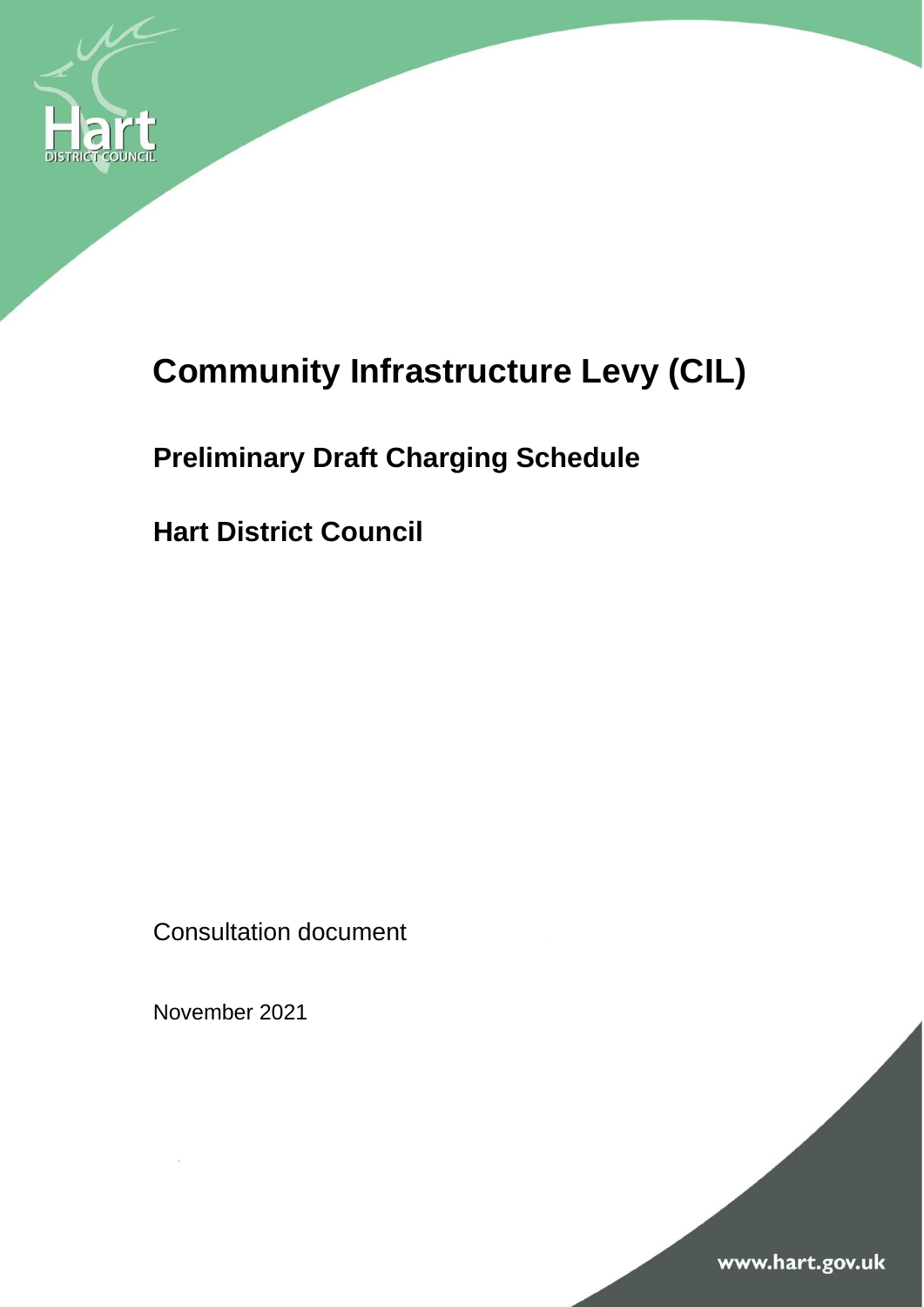### **Table of Contents**

| Annex 1 - Relationship between CIL and S106 Contributions 14                 |  |
|------------------------------------------------------------------------------|--|
| How will planning obligations operate alongside the Community Infrastructure |  |
|                                                                              |  |
|                                                                              |  |
|                                                                              |  |
|                                                                              |  |
|                                                                              |  |
|                                                                              |  |
|                                                                              |  |
|                                                                              |  |
|                                                                              |  |
|                                                                              |  |
|                                                                              |  |
|                                                                              |  |
|                                                                              |  |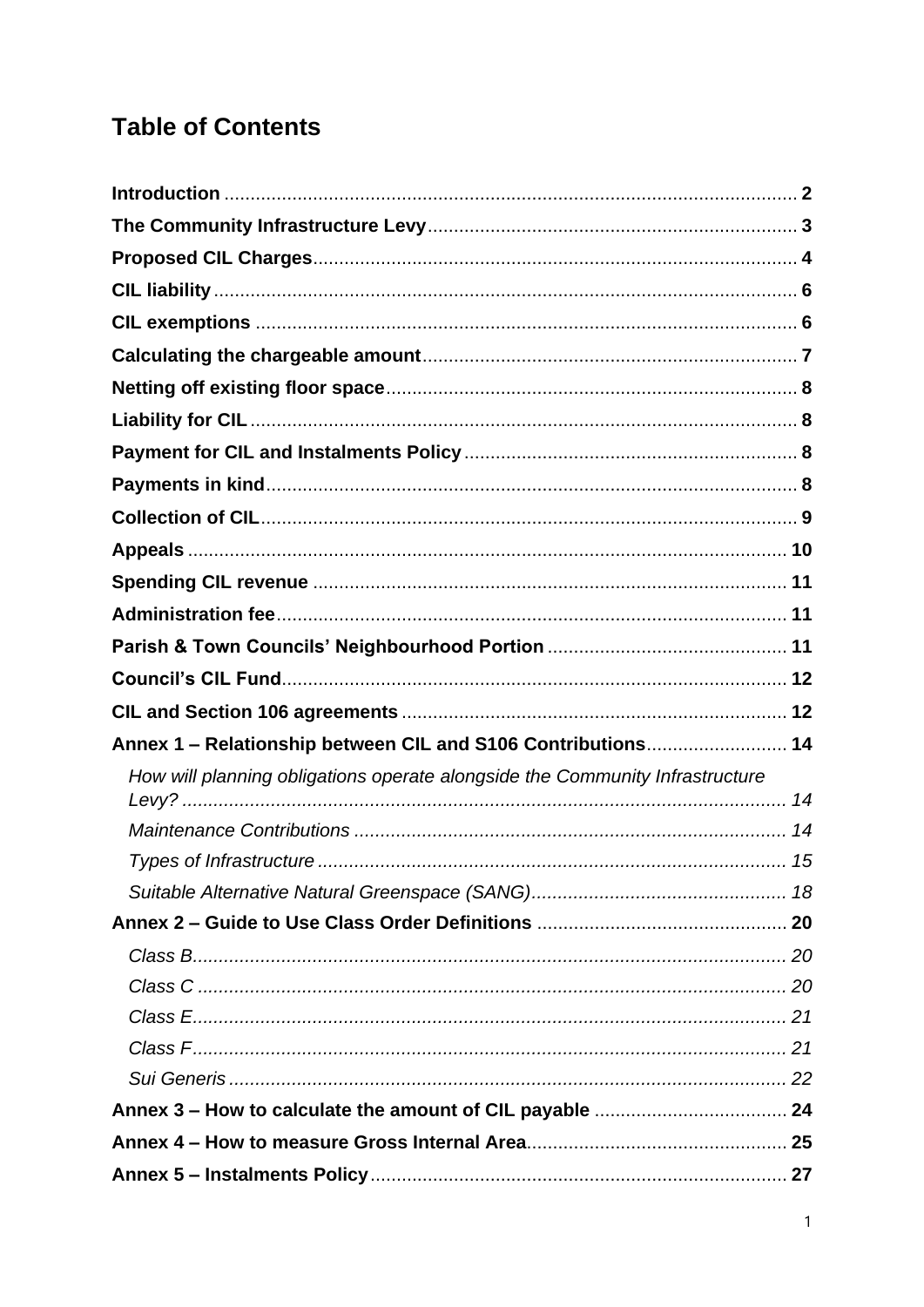#### **Introduction**

- 1 The Community Infrastructure Levy (CIL) was introduced by the Planning Act 2008, and is a levy that local authorities can choose to charge on new development, which is used to fund infrastructure needed to support growth. It can replace in part the process of planning obligations commonly known as section 106 agreements.
- 2 CIL is a tariff in the form of a standard charge per square metre on new development, which the District Council as the CIL Charging Authority, sets to help the funding of infrastructure. The principle behind CIL is for those who benefit financially from a planning permission to pay towards the cost of funding the infrastructure needed to support growth in the district. Since most development has some impact on infrastructure, it follows that it should contribute to the cost of providing or improving infrastructure.
- 3 The requirements for setting and implementing a CIL are set out in the CIL Regulations 2010 (as amended). Further guidance in setting up and implementing CIL is set out in the National Planning Practice Guidance: www.gov.uk/guidance/community-infrastructure-levy
- 4 Hart District Council adopted the Hart Local Plan (Strategy & Sites) 2032 in April 2020. It is therefore prudent to produce the Charging Schedule at the current time so that it can be demonstrated how the Charging Schedule will support delivery of the Local Plan 2032.
- 5 Hart District Council is the Charging Authority under the Planning Act 2008 and the CIL Regulations 2010 (as amended) and is undertaking consultation on this Preliminary Draft Charging Schedule with a view to adopting CIL in 2022. The purpose of this consultation is to seek views on the proposed rates of CIL as set out in the Preliminary Draft Charging Schedule.
- 6 The consultation period runs for 6 weeks from **Friday 5 th November 2021** to **Friday 17th December 2021**.
- 7 The Preliminary Draft Charging Schedule is supported by the following evidence documents:
	- A draft Infrastructure Delivery Plan which sets out infrastructure requirements to support the delivery of the Local Plan 2032.
	- A Community Infrastructure Levy Viability Assessment which has been undertaken by consultants and is a critical piece of evidence to assist in determining the appropriate level for the CIL tariff in terms of the development likely to take place in Hart district in the period to 2032; and
	- An Infrastructure Funding Gap statement which identifies that the likely CIL receipts from anticipated new developments will be exceeded by the costs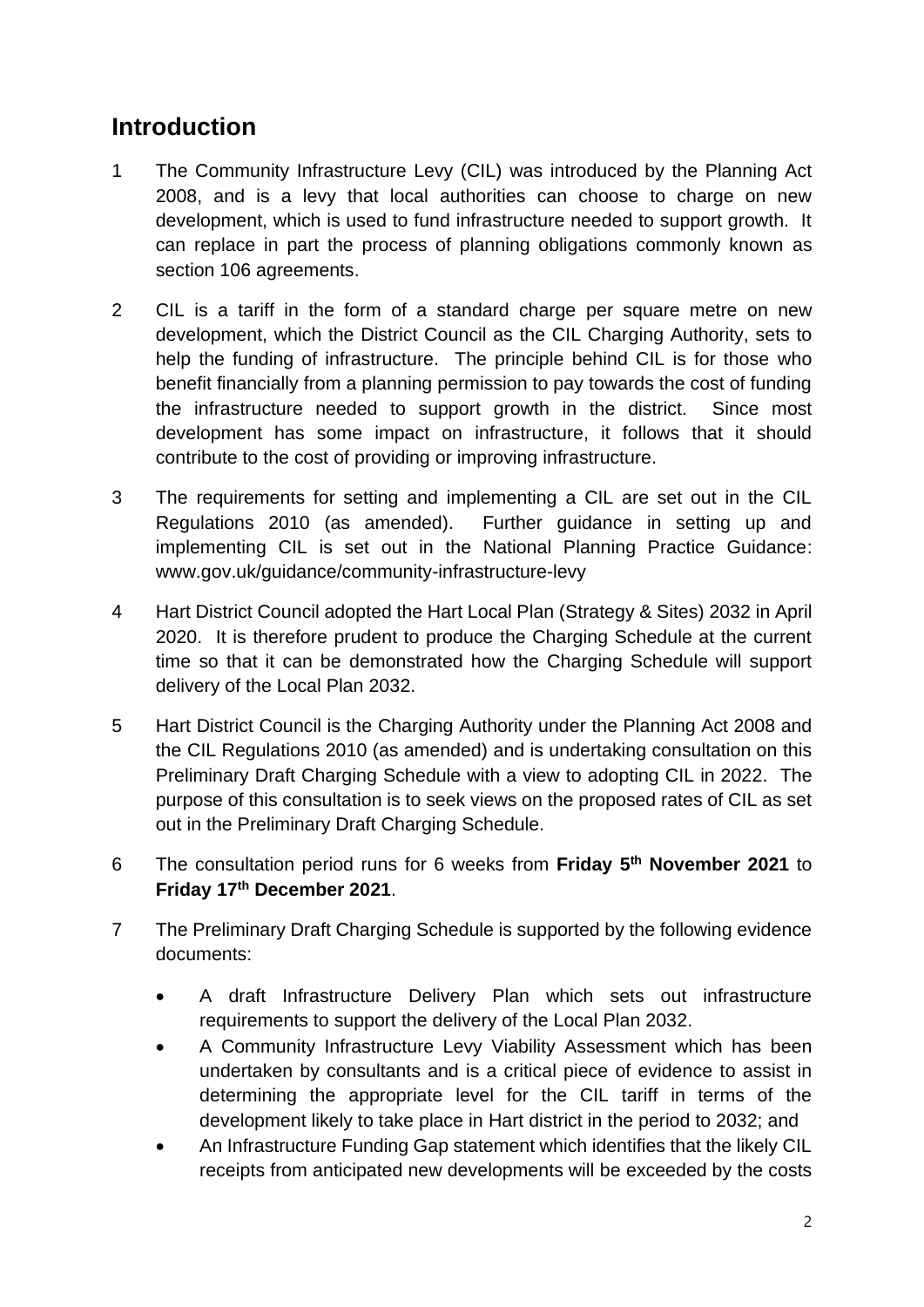of the infrastructure requirements identified in the draft Infrastructure Delivery Plan. It confirms that CIL will not generate sufficient funds to pay for all of the major infrastructure needs identified in the Infrastructure Delivery Plan.

8 The Council will consider the responses to this consultation and will prepare a Draft Charging Schedule for further consultation in 2022.

#### **The Community Infrastructure Levy**

- 9 Hart District Council is the charging authorities for the purpose of Part 11 of the Planning Act 2008 and the CIL Regulations 2010 as amended.
- 10 The Community Infrastructure Levy is a tariff in the form of a standard charge per square metre on new building development, which is set by the Council to help the funding of infrastructure. It is intended to supplement, or top up, other sources of funding to widen infrastructure delivery.
- 11 Most development has some impact on infrastructure and should contribute to the cost of providing or improving infrastructure. The principle behind CIL is for those who benefit financially from a planning permission to pay towards the cost of funding the infrastructure needed to support development.
- 12 CIL will improve the Council's ability to mitigate the cumulative impacts on infrastructure from most developments; unlike the former system of planning obligations which tended to affect mainly larger developments. Being charged on a per square metre basis, CIL charges will be proportional to the scale of the development.
- 13 In investing in the infrastructure of the area, CIL is expected to have a positive economic effect on development in the medium to long term.
- 14 The Council must set CIL rates in a Charging Schedule and can implement these, having undertaken consultation and an examination of the draft followed by adoption.
- 15 When setting CIL rates, the Council must strike an appropriate balance between the desirability to fund infrastructure through CIL and the potential effect (taken as a whole) of the levy on the viability of development in the area where CIL charges apply. When considering infrastructure costs, the Council needs to estimate the cost of infrastructure to support development and take into account other sources of funding.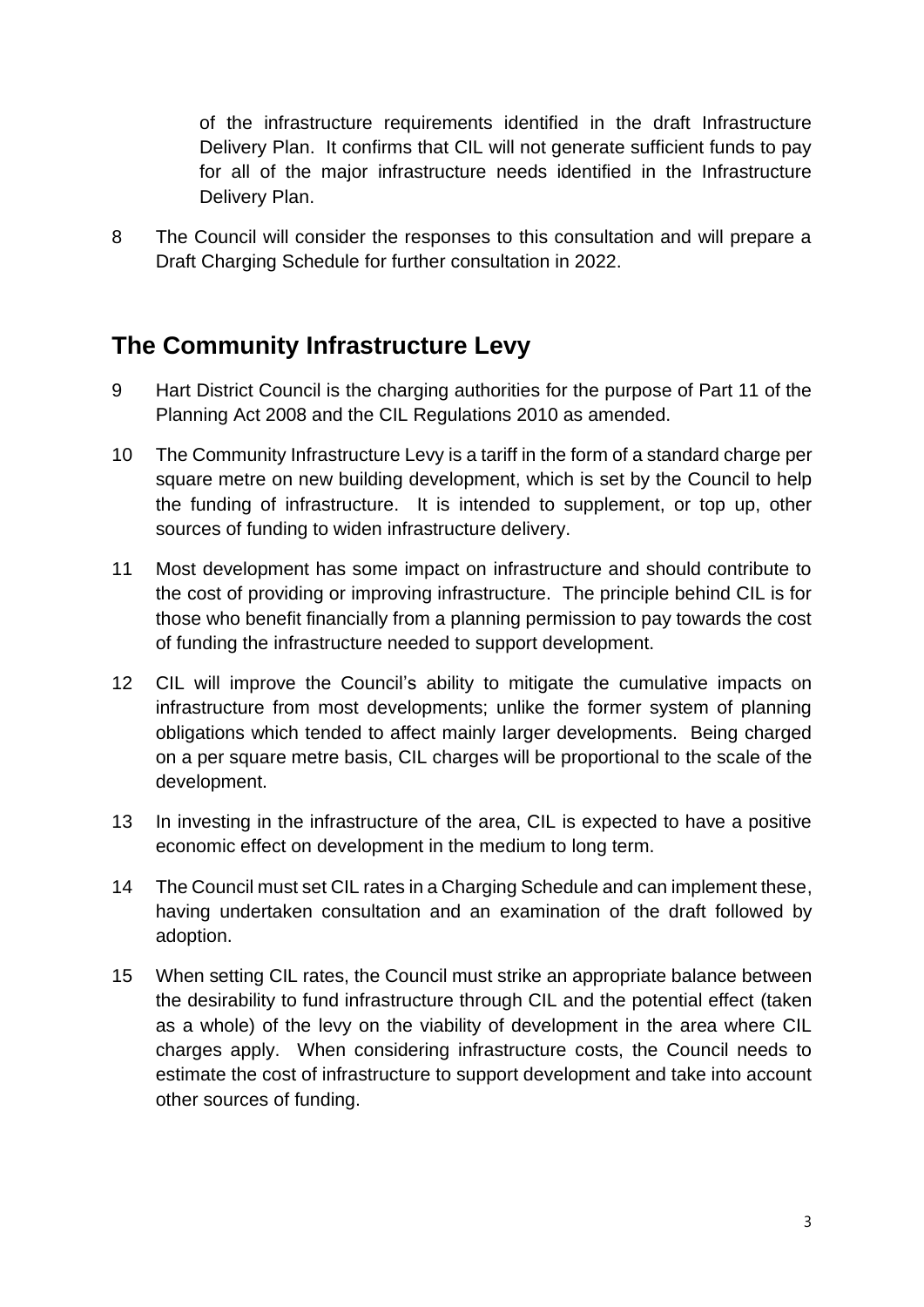- 16 Regulation 14 of the CIL Regulations 2010 (as amended) provides:
- '*14. (1) In setting rates (including differential rates) in a charging schedule, a charging authority must strike an appropriate balance between:*
- *(a) the desirability of funding from CIL (in whole or in part) the actual and expected estimated total cost of infrastructure required to support the development of its area, taking into account other actual and expected sources of funding; and*
- *(b) the potential effects (taken as a whole) of the imposition of CIL on the economic viability of development across its area.*
- *(2) In setting rates in a charging schedule, a charging authority may also have regard to actual and expected administrative expenses in connection with CIL to the extent that those expenses can be funded from CIL in accordance with regulation 61…*'
- 17 Regulation 13 of the CIL Regulations 2010 (as amended) makes provision for the setting of differential rates for different geographical zones, different development uses, and internal development size, intended number of homes or a combination of them. Any differential rate should be justified by viability evidence.
- 18 The term 'taken as a whole' requires the Council to look at the effect of CIL on the viability of development as a whole across their areas. The CIL regime recognises that the effect of CIL may be to render some individual developments unviable but provided that the charging of CIL at the proposed rates will not threaten the delivery of the development as a whole which the Council is planning for, then an appropriate balance will have been struck. The Council has used evidence in the CIL Viability Assessment to inform appropriate CIL rates which do not threaten the delivery of the Local Plan's proposals.

### **Proposed CIL Charges**

- 19 The CIL Viability Assessment considers the viability of development in Hart District and shows that the ability of development to support a CIL charge varied by type of development.
- 20 The proposed CIL rates are shown in the table below which also lists large sites subject to nil CIL charges. These strategic sites are expected to contribute towards infrastructure through S106 agreements.
- 21 CIL will be charged in pounds sterling  $(E)$  per square metre at differential rates according to the type of development set out in the schedule below: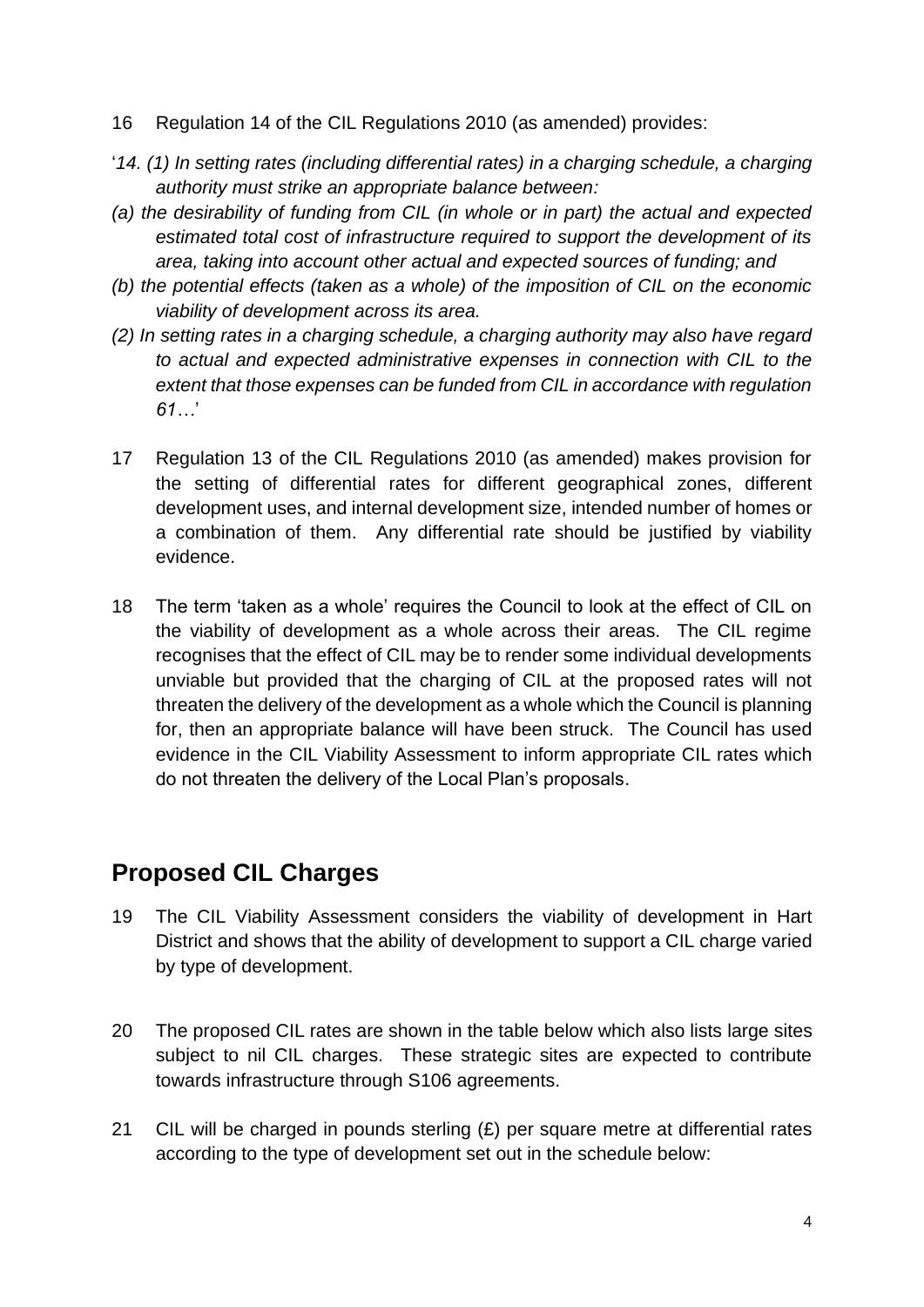| The CIL rates                                           |                         |
|---------------------------------------------------------|-------------------------|
| <b>Development type (Use Class)</b>                     | CIL Rate/m <sup>2</sup> |
| <b>Class B</b>                                          |                         |
| <b>B2 General industrial</b>                            | £50.00                  |
| <b>B8 Storage or distribution</b>                       | £50.00                  |
| <b>Class C</b>                                          |                         |
| C1 Hotels                                               | £50.00                  |
| C2 Residential institutions                             | £50.00                  |
| <b>C2A Secure Residential Institution</b>               | £50.00                  |
| C3 Dwellinghouse*                                       | £270.00                 |
| C4 Houses in multiple occupation                        | £270.00                 |
| Housing for older people: this includes what was        |                         |
| referred to in the SHMA as 'sheltered' and 'enhanced    | £80.00                  |
| sheltered'                                              |                         |
| Specialist housing for older people with care           | £80.00                  |
| Residential care for older people: provides live-in     |                         |
| accommodation, typically in en-suite rooms, with 24     |                         |
| hour-a-day supervised staffing for residents, who may   | £50.00                  |
| need extra help and support with their personal care    |                         |
| Nursing care for older people: provide 24-hour care     |                         |
| and support, as with residential care, but with added   |                         |
| nursing care and assistance for residents who require   | £50.00                  |
| input from and supervision by a registered nurse, who   |                         |
| is in situ to devise and monitor care plans and provide |                         |
| and administer treatment                                |                         |
| <b>Class E - Commercial, Business and Service</b>       |                         |
| E(a) Display or retail sale of goods, other than hot    | £80.00                  |
| food                                                    |                         |
| E(b) Sale of food and drink for consumption             | £80.00                  |
| E(c) Services                                           | £50.00                  |
| E(d) Indoor sport, recreation or fitness                | £50.00                  |
| E(e) Provision of medical or health services            | £50.00                  |
| E(f) Creche, day nursery or day centre                  | £50.00                  |
| $E(g)$ Uses which can be carried out in a residential   | £50.00                  |
| area without detriment to its amenity                   |                         |
| <b>Class F - Local Community and Learning</b>           |                         |
| F1 Learning and non-residential institutions            | £50.00                  |
| F2 Local community                                      | £50.00                  |
| <b>Other uses</b>                                       |                         |
| Sui Generis                                             | £50.00                  |
| All development types unless stated otherwise in this   | £50.00                  |
| table                                                   |                         |
| Large sites of 400 homes or more (gross) or a site      |                         |
| area of 10 hectares or more (gross) irrespective of     | £0.00                   |
| land use***                                             |                         |
| Hartland Village****                                    | £0.00                   |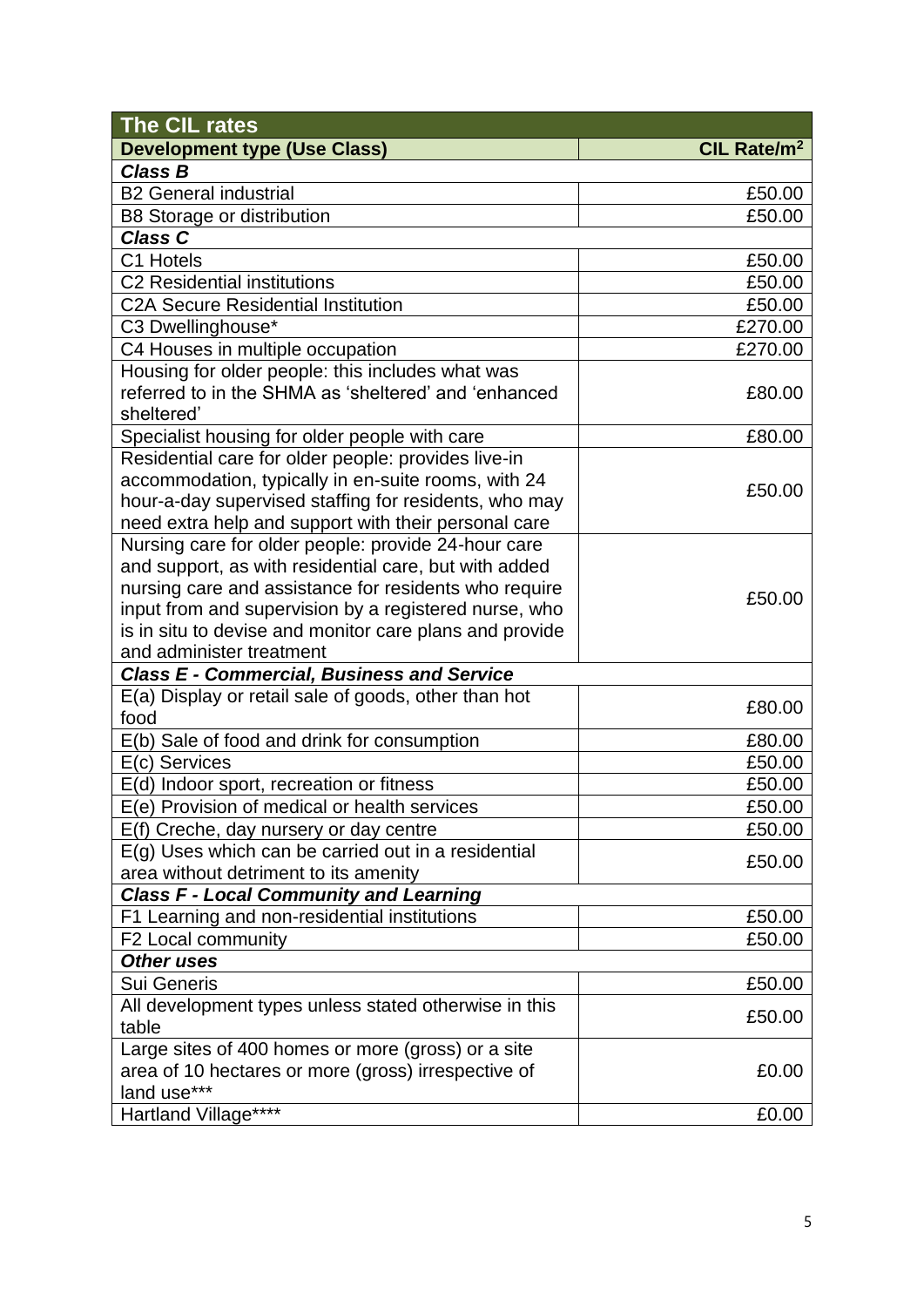#### *Notes*

\*C3 includes all self-contained accommodation, but excludes elderly and sheltered accommodation which have a different CIL rate

\*\*Age restricted general market housing is considered as C3 and is not included as a type of specialised housing and accommodation for older people

\*\*\*Large Sites are defined as any site 400 homes or more (gross) or a site area of 10 hectares or more (gross), irrespective of land use

\*\*\*\*Hartland Village is zero rated for CIL as it has already mitigated all the impacts on infrastructure through a completed S106 planning obligation

See Annex 2 for reference to the Use Classes guide

The CIL rates are index linked from the year when CIL is introduced to the year when planning permission is granted. The Council will apply the RICS CIL Index published by the Royal Institution of Chartered Surveyor. The CIL rates will be updated on 1<sup>st</sup> January each year.

### **CIL liability**

- 22 Development liable for CIL payment comprises:
	- Development that creates 100m<sup>2</sup> or more of new build floor space measured as Gross Internal Floor Area (GIA).
	- Development of less than 100m<sup>2</sup> new build GIA that results in the creation of one or more dwellings.
	- The conversion of a building that is no longer in lawful use
- 23 Liability to pay CIL on qualifying developments applies whether development requires planning permission or is enabled through permitted development orders (General Permitted Development Order, Local Development Orders, Neighbourhood Development Orders, Enterprise Zones).

### **CIL exemptions**

- 24 Once CIL is implemented, it is fixed and non-negotiable. The CIL Regulations 2010 do however exempt some development from CIL liability. CIL charges will not be levied on:
	- Development that creates less than 100m<sup>2</sup> of new build floor space measured as GIA and does not result in the creation of one or more dwellings;
	- Buildings for which planning permission was granted for a limited period;
	- Affordable housing, subject to an application by a landowner for CIL relief (CIL regulation 49);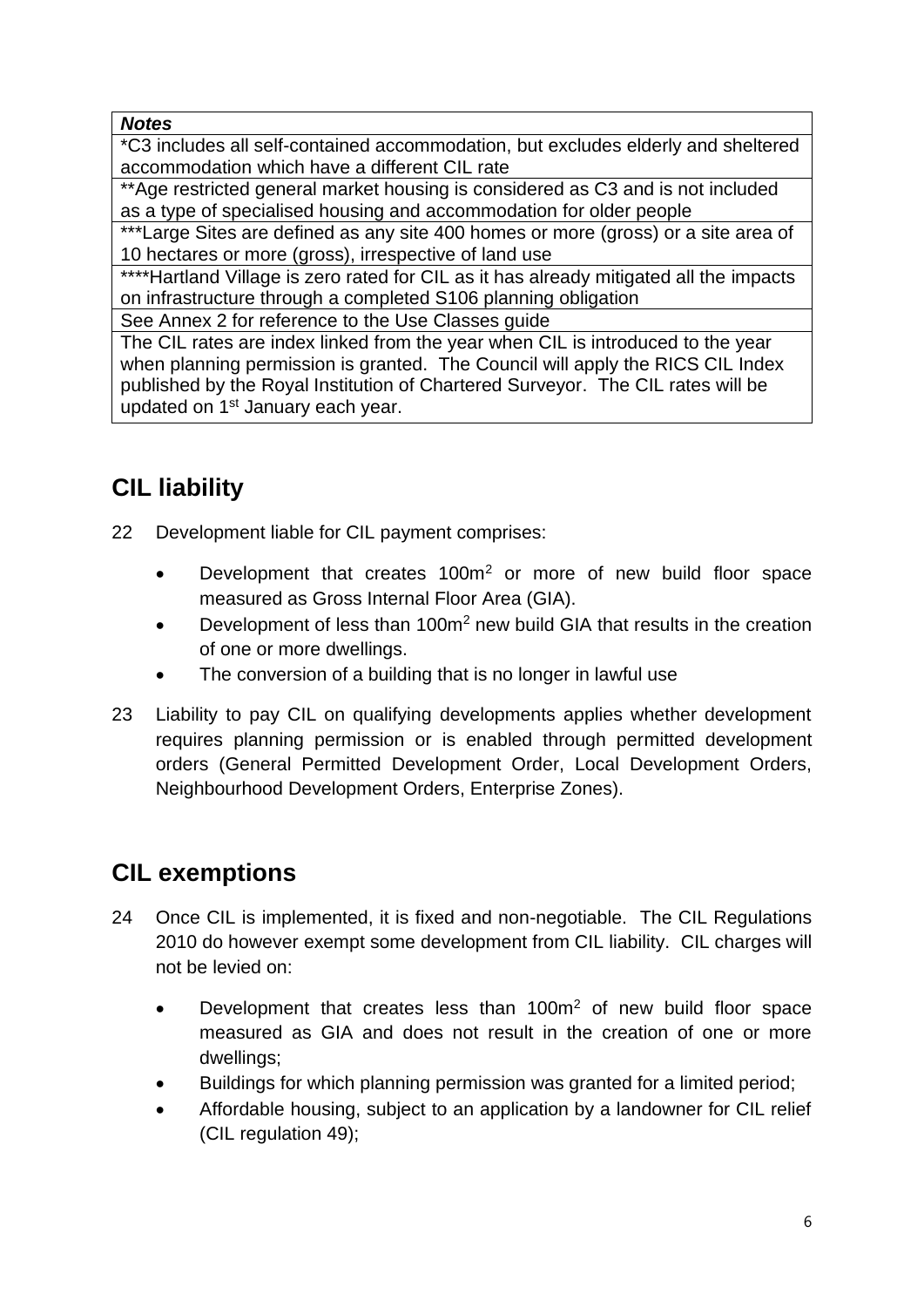- Development by charities for charitable purposes subject to an application by a charity landowner for CIL relief (CIL regulation 43) (mandatory charitable relief);
- Houses, flats, residential annexes and residential extensions which are built by self-builders (CIL regulation 42A, 42B, 54A and 54B).
- 25 There are also other projects which are not considered development (s.208 of the Planning Act 2008) for the purposes of CIL, for example:
	- buildings into which people do not normally go, or a building into which people go only intermittently for the purpose of inspecting or maintaining fixed plant or machinery; and
	- the change of use of any building previously used as a single home to use as two or more homes.
- 26 A charging authority can choose to offer discretionary relief to a charity landowner where the greater part of the chargeable development will be held as an investment, from which the profits are applied for charitable purposes (CIL regulation 44).
- 27 It can also choose to offer exceptional circumstances relief (CIL regulation 55) where the charging of CIL would have an unacceptable impact on the economic viability.
- 28 In Hart district discretionary charity relief or exceptional circumstances relief is not available (CIL regulations 44 and 55).

#### **Calculating the chargeable amount**

- 29 The Council will calculate the amount of CIL chargeable in accordance with regulation 40 and Schedule 1 of the Community Infrastructure Levy Regulations 2010 (as amended). The formal calculation methodology is set out in Annex 3.
- 30 The relevant rate (R) for each development type is shown in the Charging Schedule above and the Gross Internal Area (GIA) is measured and calculated in accordance with the Royal Institute of Chartered Surveyors (RICS) Code of Measuring Practice. Annex 4 sets out an extract of RICS code.
- 31 The chargeable amount will reflect inflation, the Council will apply the RICS CIL Index published by the Royal Institution of Chartered Surveyor. The CIL rates will be updated on 1<sup>st</sup> January each year.
- 32 The provisions of the CIL Regulations 2010 (as amended) mean that for Section 73 applications to vary an existing planning condition, CIL will only be payable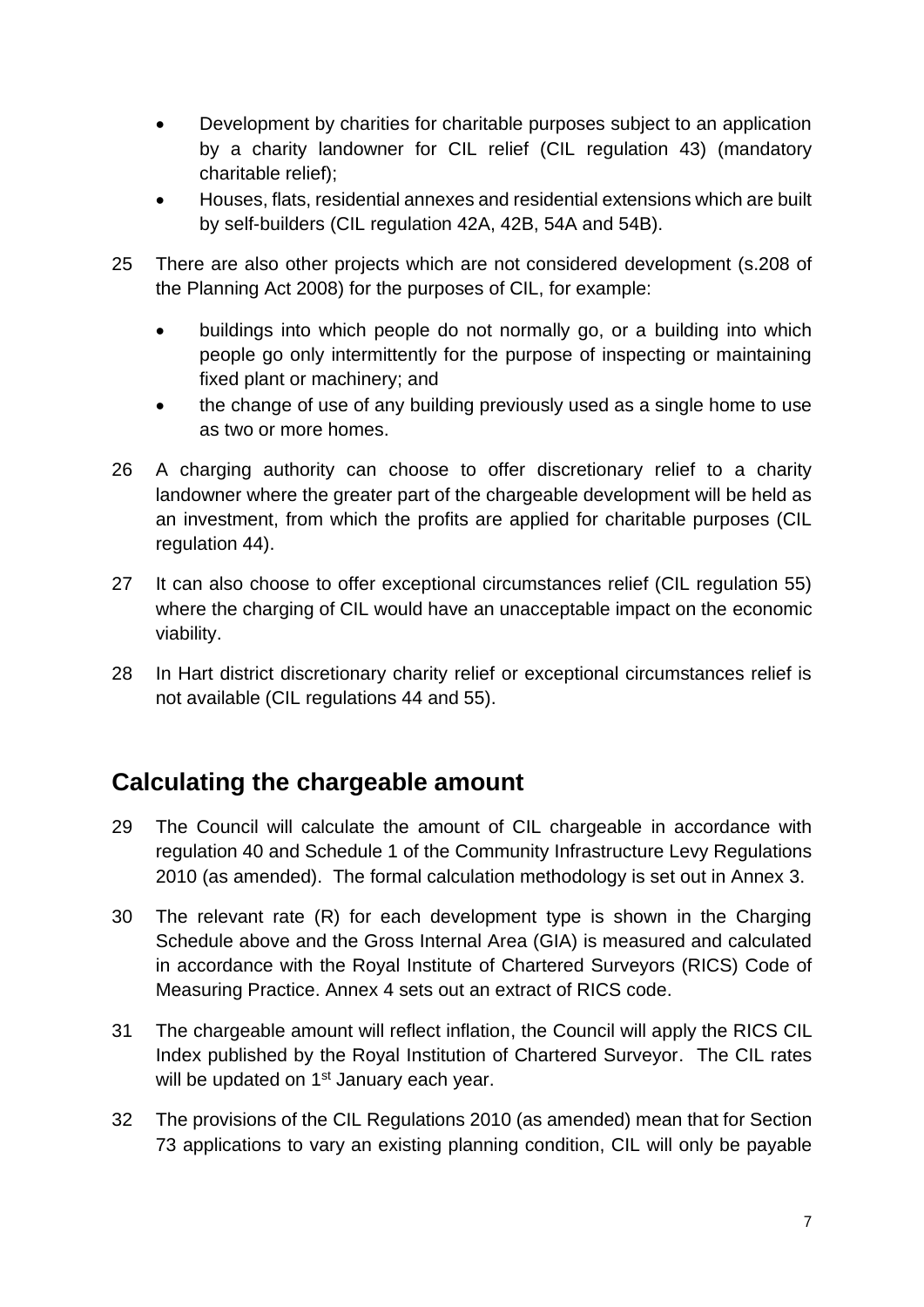upon any increase in chargeable floorspace from the section 73 application/permission.

### **Netting off existing floor space**

- 33 In certain circumstances, where a development includes the demolition of an existing building, the existing Gross Internal Area (GIA) can be deducted from the proposed floorspace. These deductions in respect of demolition or change of use will only apply where the existing building has been in continuous lawful use for at least six months in the 3 years prior to the development being permitted and is still in situ on the day planning permission is granted.
- 34 The Council may deem the Gross Internal Area (GIA) of a building to be zero where there is not sufficient information, or no information of sufficient quality, regarding the GIA of an existing building or whether it is in lawful use.

### **Liability for CIL**

35 Once planning permission is granted, CIL regulations encourage any party, (such as a developer submitting a planning application, or a landowner), to assume liability to pay the CIL charge. CIL liability runs with the land. If no party assumes liability to pay before development commences, land-owners will be liable to pay the levy.

#### **Payment of CIL and Instalments Policy**

36 The default position is that CIL payment is due within 60 days of the commencement of development; however in some cases CIL is due immediately. For some developments, instalments may be permitted in accordance with the Council Instalments policy. Annex 5 of this document sets out an Instalments Policy.

#### **Payments in kind**

37 In circumstances where the liable party and the Council agree, payment of the levy may be made by transferring land and to accept payment in kind by receiving infrastructure under Regulation 73A. The agreement cannot form part of a planning obligation, must be entered into before the chargeable development is commenced and is subject to fulfilling the following: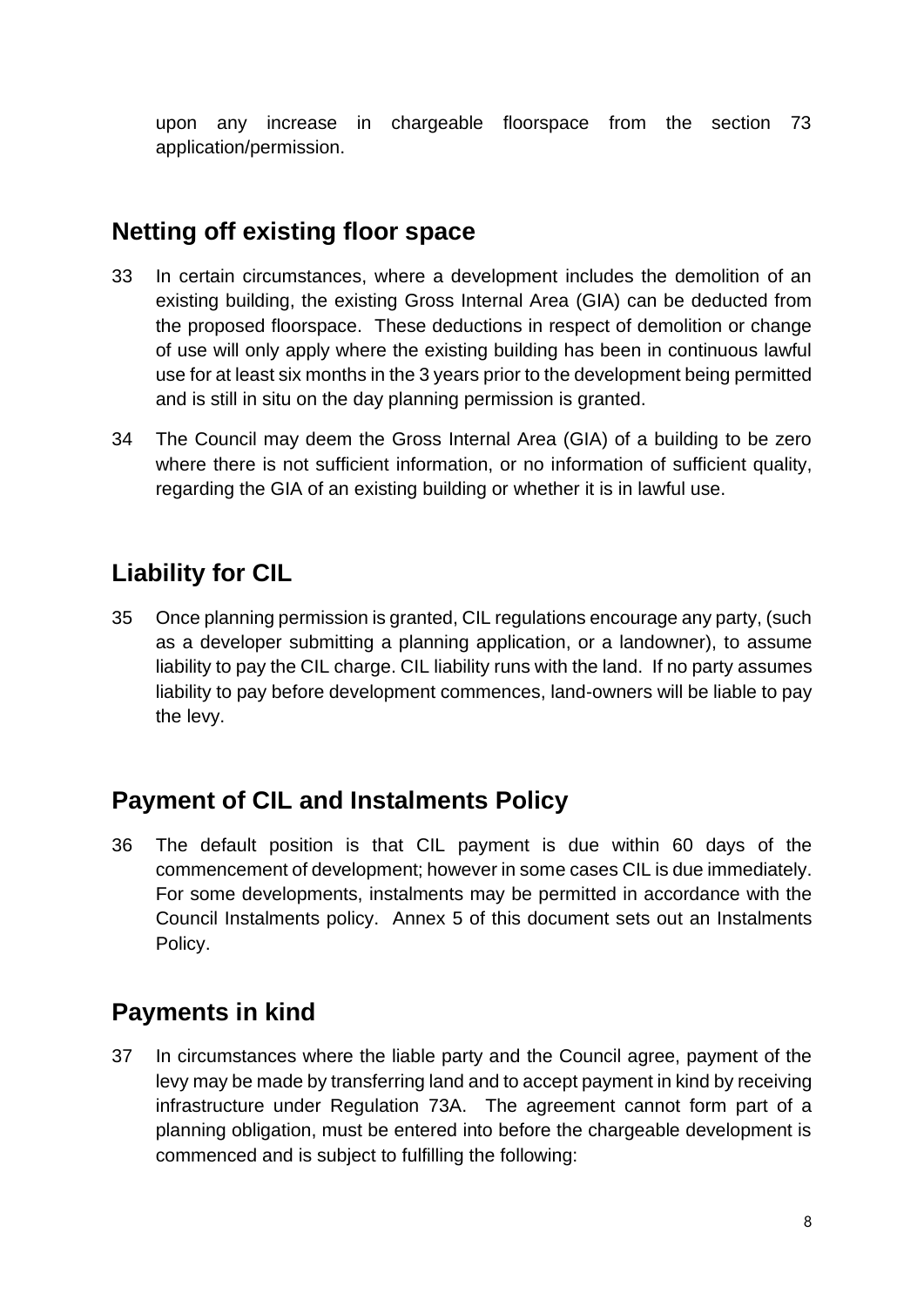- the acquired land is used to provide or facilitate the provision of infrastructure
- the land is acquired by the Council or a person nominated by the Council;
- the transfer of the land must be from a person who has assumed liability to pay CIL;
- the land has to be valued by an independent person, with appropriate qualifications, agreed by the Council and the person liable to pay CIL;
- 'Land' includes existing buildings and other structures, land covered with water,
- and any estate, interest, easement, servitude or right in or over the land.

### **Collection of CIL**

- 38 Hart District Council is the Charging Authority for the purpose of Part 11 of the Planning Act 2008 and CIL Regulations 2010 (as amended) and is also the collecting authority for the purposes of the CIL Regulations 2010 (as amended).
- 39 When planning permission is granted, the Council will issue a liability notice setting out the amount payable, and the payment procedure.
- 40 In the case of development enabled or authorised under permitted development orders, the person(s) liable to pay will need to consider whether their proposed development is chargeable, and to issue the Council with a notice of chargeable development. All new homes and all developments of 100  $m<sup>2</sup>$  (GIA) or more are liable for CIL, however in some cases the existing floorspace can be discounted against the CIL liability.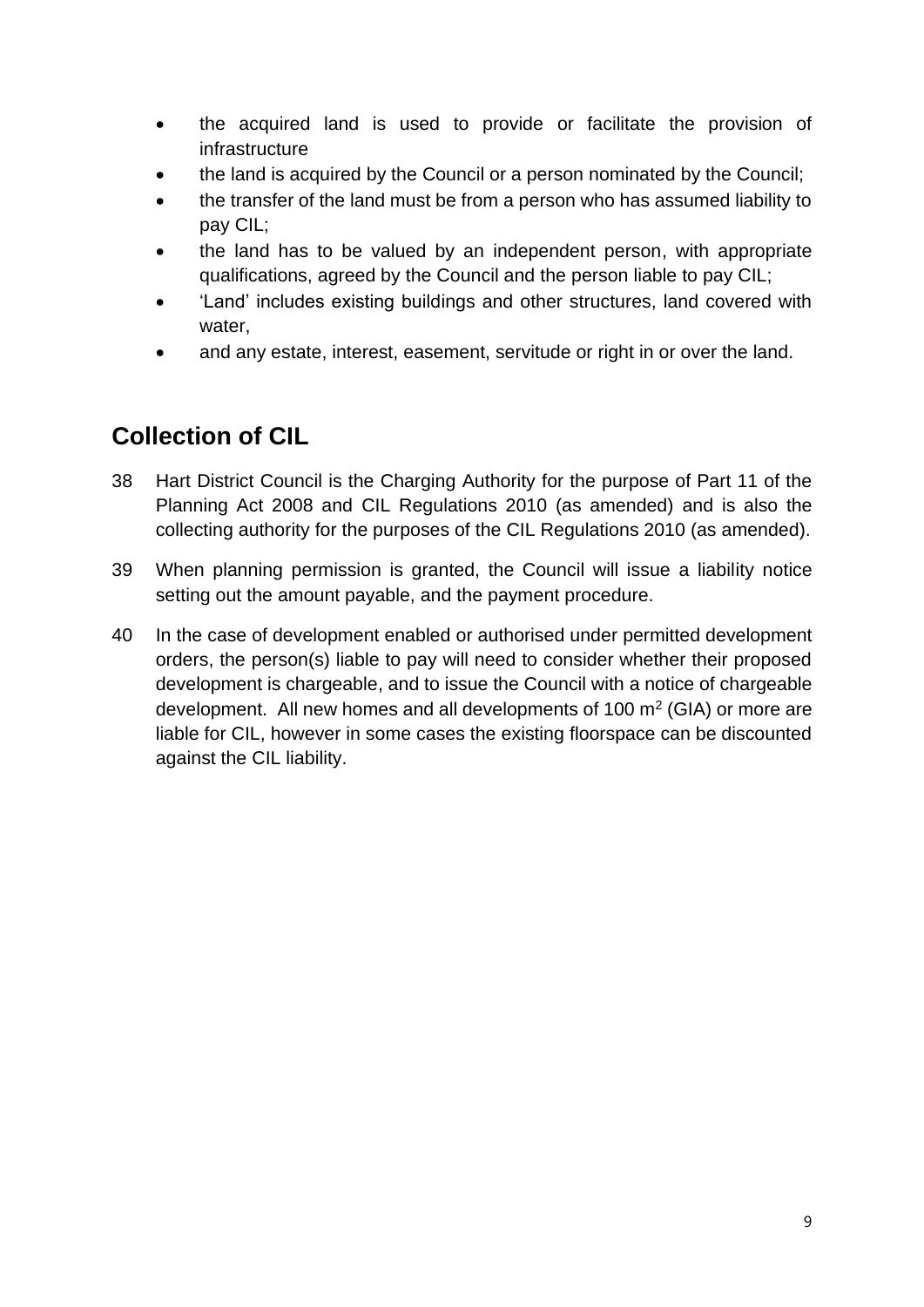

41 The diagram below illustrates a summarised version of the collection process.

### **Appeals**

- 42 A liable person can request a review of the chargeable amount by the charging authority within 28 days from the issue of the liability notice. CIL Regulations allow for appeals on:
	- the calculation of the chargeable amount following a review of the calculation by the Council;
	- disagreement with the Council apportioned liability to pay the charge;
	- any surcharges incurred on the basis that they were calculated incorrectly that a liability notice was not served or the breach did not occur;
	- a deemed commencement date if considered that the date has been determined incorrectly;
	- against a stop notice if a warning notice was not issued or the development has not yet commenced;
	- charitable relief (Reg 116)
	- exemptions for residential annexes (Reg116A); and
	- exemption for self-build housing (Reg 116B)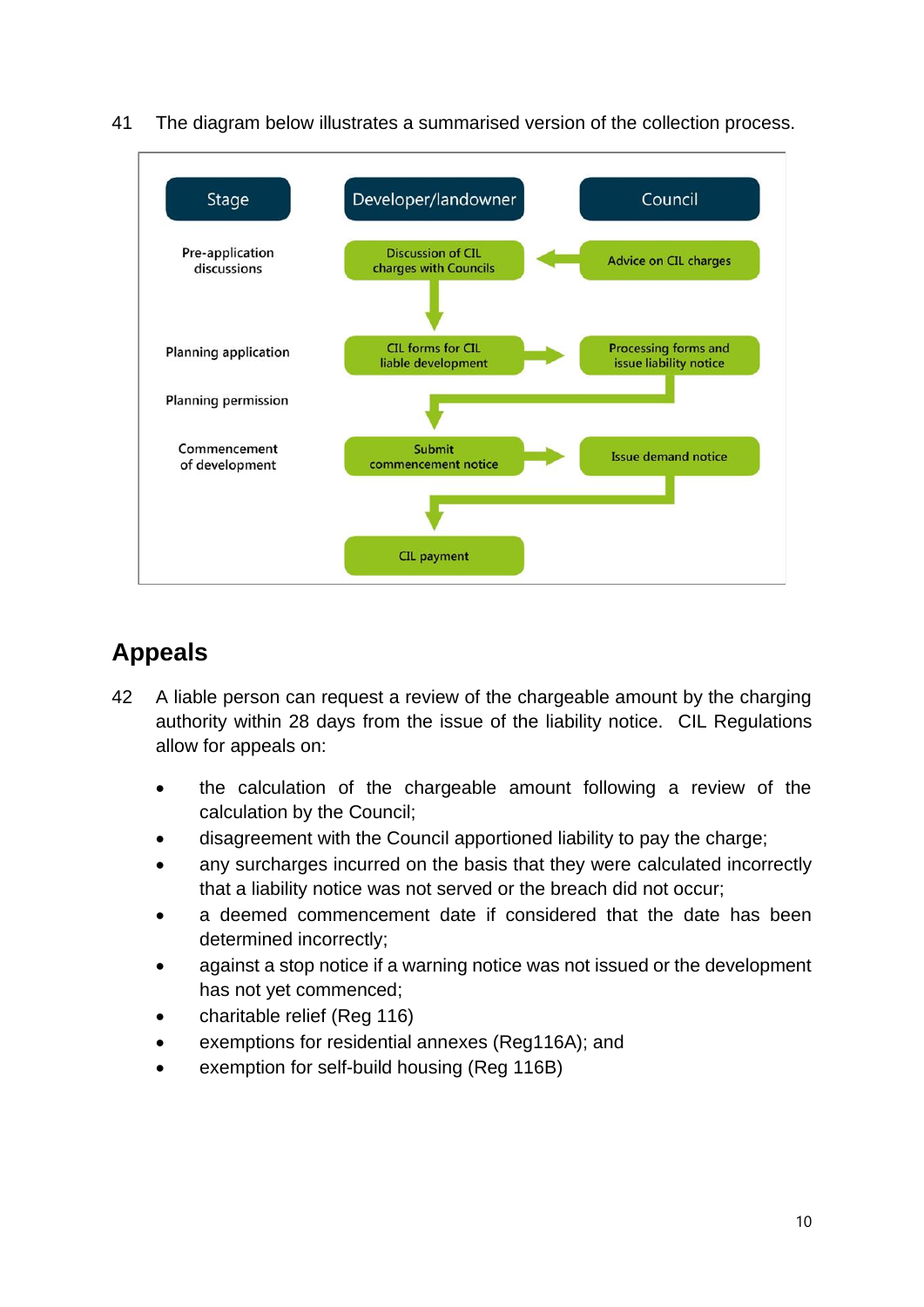### **Spending CIL revenue**

43 CIL receipts are split into 3 portions. Between 70% and 80% of the CIL receipts must be used for "*funding the provision, improvement, replacement, operation or maintenance of infrastructure to support the development of the area*". 5% of the CIL receipts are spent on administration of the process. The remaining 15% is known as the Neighbourhood Portion. Where the CIL receipt derives from a development within the area covered by a 'made' Neighbourhood Plan that proportion increases up to 25%.

#### **Administration fee**

44 The Council will use 5% of total CIL receipts to refund and meet the costs associated with the establishment and on-going administration of the Levy.

#### **Parish & Town Councils' Neighbourhood Portion**

- 45 At least 15% of CIL receipts are allocated to Parish and Town Councils where CIL liable developments have taken place. This is known as the Neighbourhood Portion. If a Parish or Town Council area is covered by a 'made' Neighbourhood Plan, then the amount increases to 25% of CIL receipts from the area covered by the Neighbourhood Plan.
- 46 There is a cap of £100 (indexed) per council taxed home within a Parish or Town Council area per financial year, in areas without a made Neighbourhood Plan, but no cap if one is in place.
- 47 All Councils must pass over the Neighbourhood Portion of levy receipts from development to Parish or Town Councils if they are the accountable body. As Hart district is fully covered by Parish or Town Councils, the money (subject to any cap) will be passed to the relevant Parish or Town Council. CIL guidance recommends however that Charging Authorities and receiving Parish or Town Councils should engage and work closely to agree how best to spend these funds.
- 48 The CIL Regulations allow for the Neighbourhood Portion of levy receipts to be used for:
	- The provision, improvement, replacement, operation or maintenance of infrastructure; or
	- Anything else that is concerned with addressing the demands that development places on an area.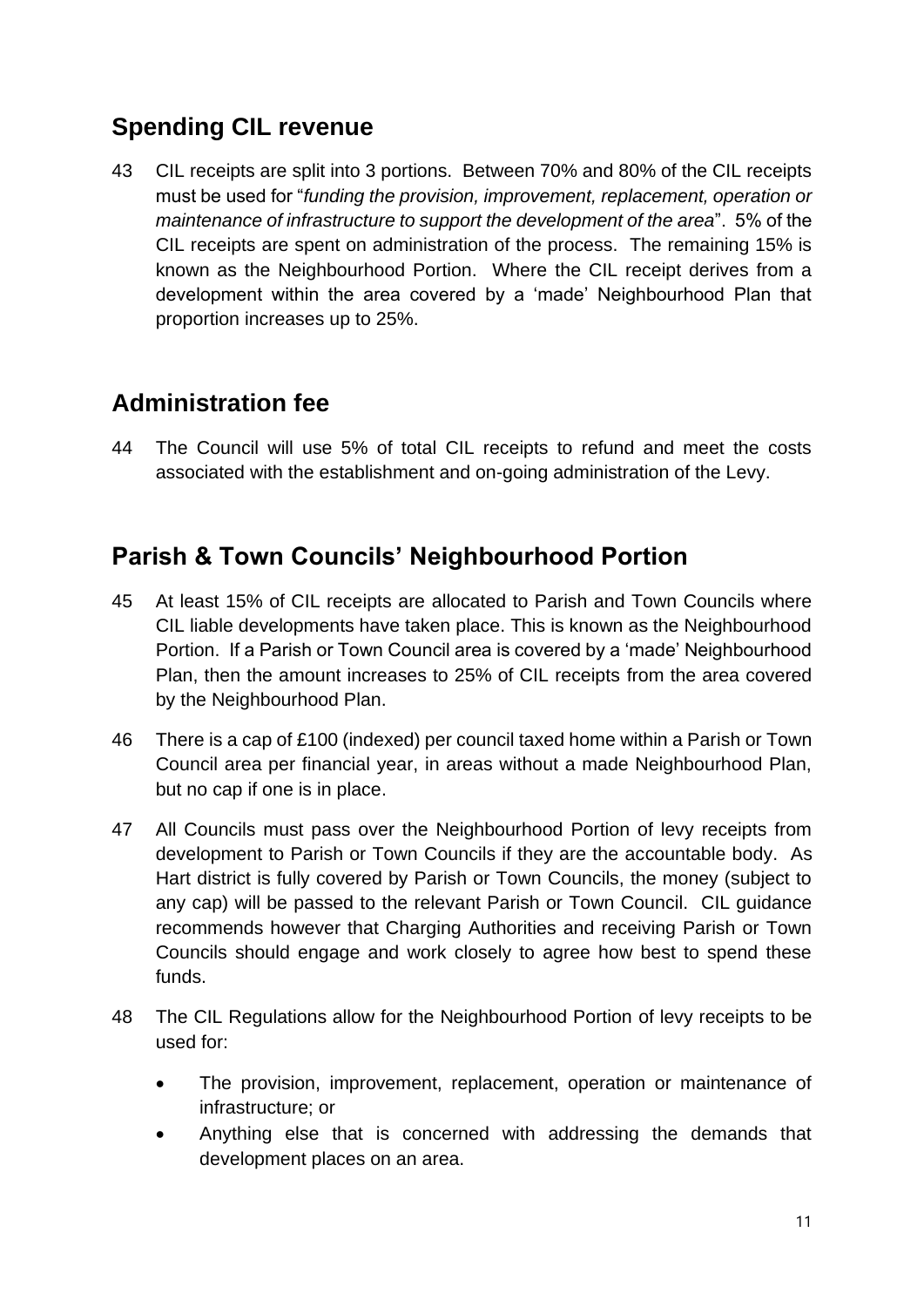49 Provisions for the recovery of CIL monies by a Charging Authority are available, if Parish or Town Councils do not spend the Neighbourhood Portion of CIL receipts within five years of receiving it, or apply it otherwise in accordance with the Regulations.

### **Council's CIL Fund**

- 50 The remaining funds, after administration and neighbourhood portion deductions will be allocated by the Council to infrastructure projects. The Council is required to publish on their website an Infrastructure Funding Statement (IFS) no later than the 31 December each calendar year which includes:
	- a statement of the infrastructure projects or types of infrastructure which the charging authority intends will be, or may be, wholly or partly funded by CIL (other than CIL to which regulation 59E or 59F applies) ("the infrastructure list");
	- a report about CIL, in relation to the previous financial year ("the reported year"), which includes the matters specified in paragraph 1 of Schedule 2 ("CIL report");
	- a report about planning obligations, in relation to the reported year, which includes the matters specified in paragraph 3 of Schedule 2 and may include the matters specified in paragraph 4 of that Schedule ("section 106 report").
- 51 In addition to the IFS, the Council is also required, each calendar year, between 2 and 31 December to publish an 'annual CIL rate summary' in accordance with Regulation 121C.

### **CIL and Section 106 agreements**

- 52 Unlike Section 106 planning obligations, the levy is to provide infrastructure to support the development of an area, not to make individual planning applications acceptable in planning terms. It breaks the link between a specific development site and the provision of infrastructure and thus provides greater flexibility for delivery of infrastructure when and where it is needed.
- 53 Section 106 agreements and Section 278 Highways Agreements will continue to be used to secure site-specific mitigation and affordable housing. In some instances, S106 agreements may be used in large sites needing the provision of their own specific infrastructure for which delivery may be more suitably dealt with through S106s.
- 54 The Council will not seek Section 106 contributions for infrastructure that they propose to fund through CIL. This is to avoid double charging and provide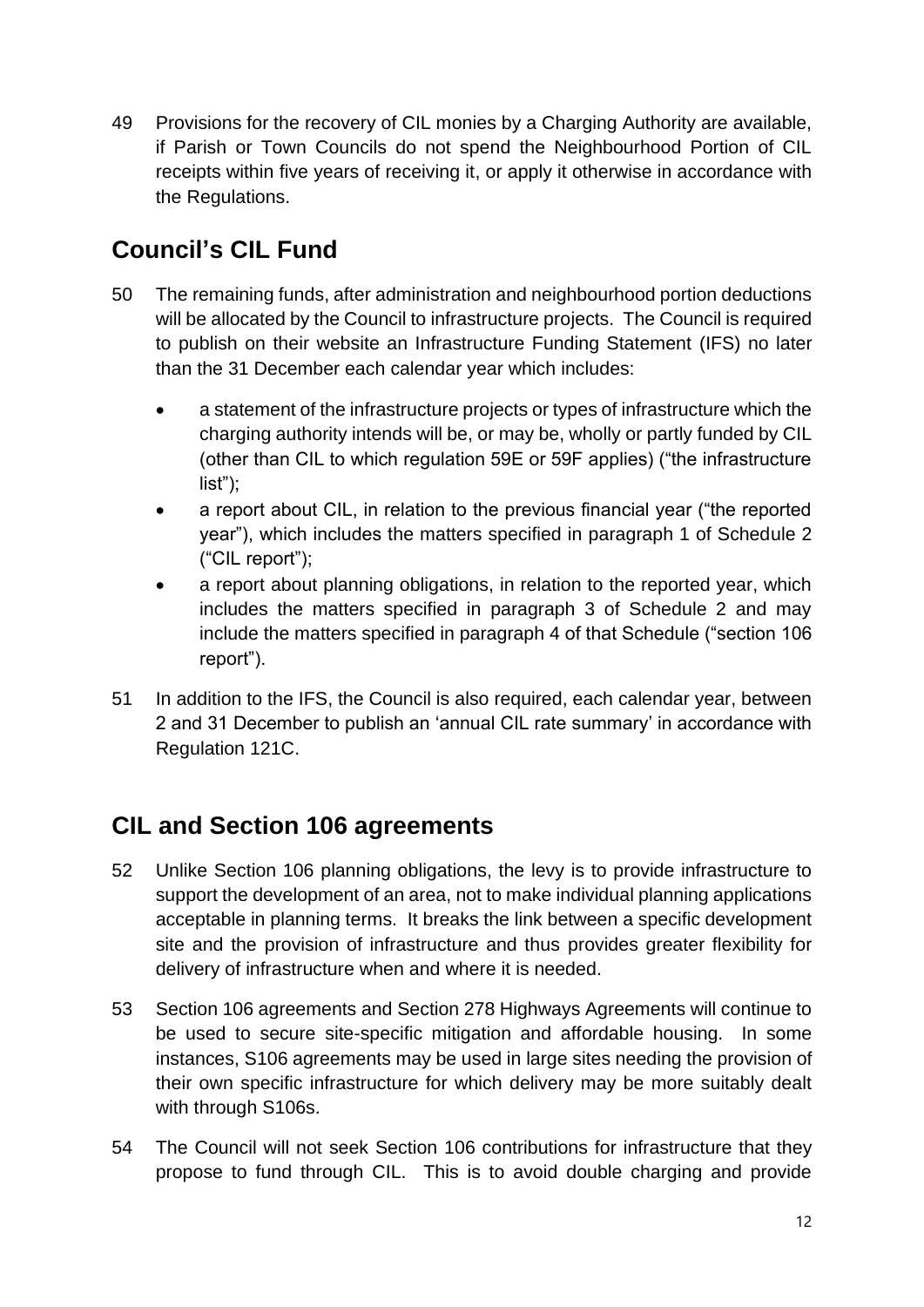confidence on infrastructure funding to the community, developers, investors and infrastructure providers.

- 55 The Council is setting a threshold whereby developments of 400 homes or more or on sites of 10 hectares or more will be CIL zero rated. On these developments, financial contributions will be negotiated and legally bound through S106 and S278 agreements. Below these thresholds CIL will apply to all relevant development and the financial contributions will be based on the Charging Schedule. An exception to this is affordable housing which is legally required to be secured through S106 agreements.
- 56 Appendix 1 sets out how S106 planning obligations will operate alongside CIL. It makes it clear what types of infrastructure will be covered by CIL and what will still be required through S106 planning obligations.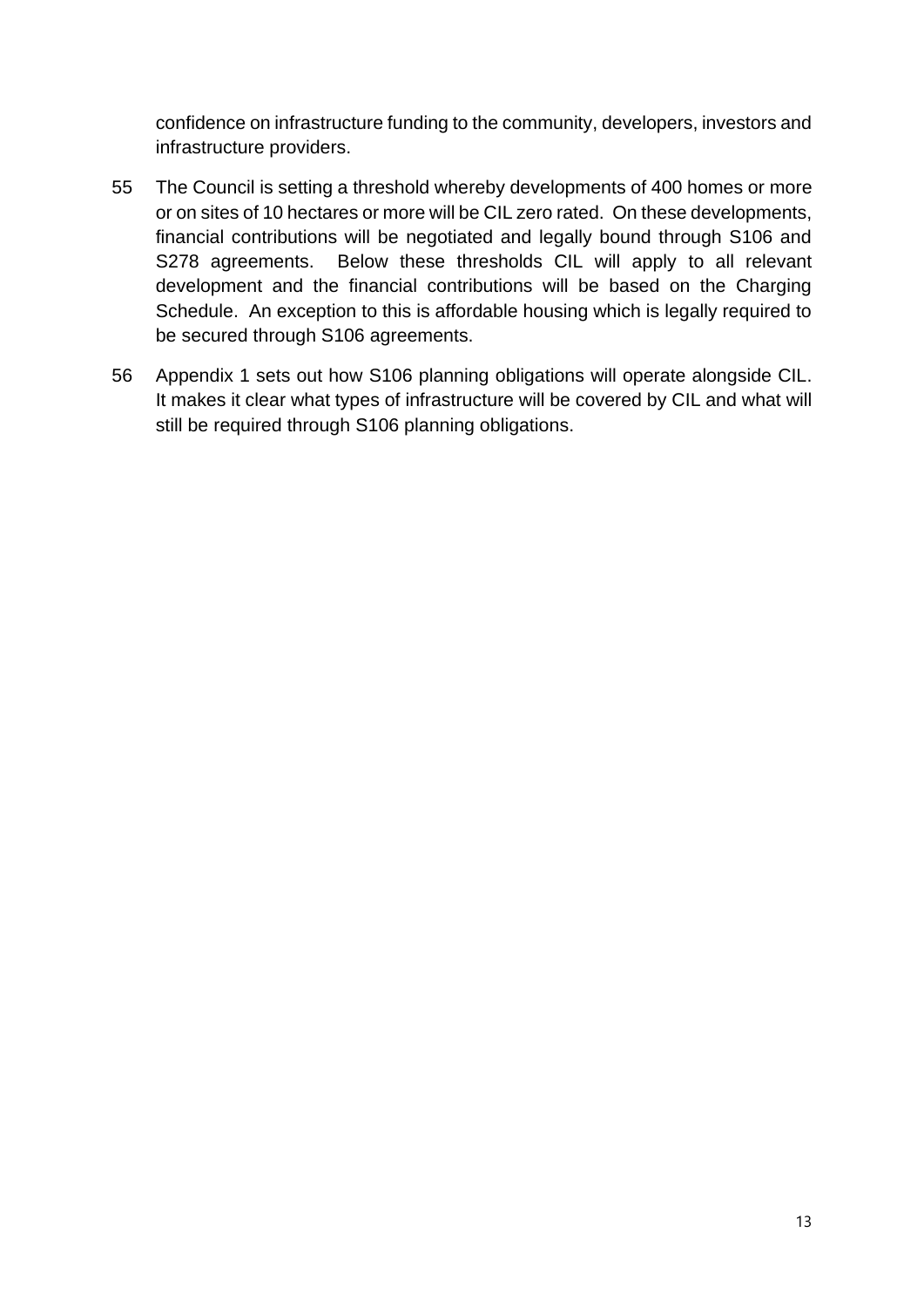### **Annex 1 - Relationship between CIL and S106 contributions**

#### **How will planning obligations operate alongside the Community Infrastructure Levy?**

Regulation 122(2) of the CIL Regulations 2010 (as amended) and Para 57 of the NPPF (2021) state that a planning obligation must only be sought where they meet all of the following tests [and may only constitute a reason for granting planning permission for the development if the obligation]:

- a) necessary to make the development acceptable in planning terms;
- b) directly related to the development; and
- c) fairly and reasonably related in scale and kind to the development.

In Hart district, CIL will replace planning obligations as the means of funding off-site infrastructure on sites below the threshold of 400 homes or more or on sites of 10 hectares. This includes infrastructure such as additional school places, transport improvements or improved leisure facilities, which are required in connection with new development and consequent population or economic growth.

On developments of 400 homes (gross) or more or on sites of 10 hectares (gross) the Council will require bespoke planning obligations covering both on site infrastructure and financial contributions through S106 and S278 agreements. As a result, these sites will be zero rated for CIL.

The Council will publish a list to set out what projects or types of infrastructure it intends to fund wholly or partly through CIL, and to avoid 'double charging' it will not seek contributions from Section 106 planning obligations for those items. The list will be kept under regular review and will be updated whenever necessary to take account of changes in circumstances.

#### **Maintenance Contributions**

Where a development results in a need for new infrastructure or a new facility, that item of infrastructure or facility may in some cases be transferred into the Council's ownership. Examples of items that may be passed to the Council's ownership are public open space and children's play areas. In such cases, the Council will require a maintenance contribution, generally as a one-off payment. The maintenance contribution to cover the physical upkeep of the facility. The level of the contribution required will be calculated on a case-by-case basis. This would be secured by a S106 planning obligation.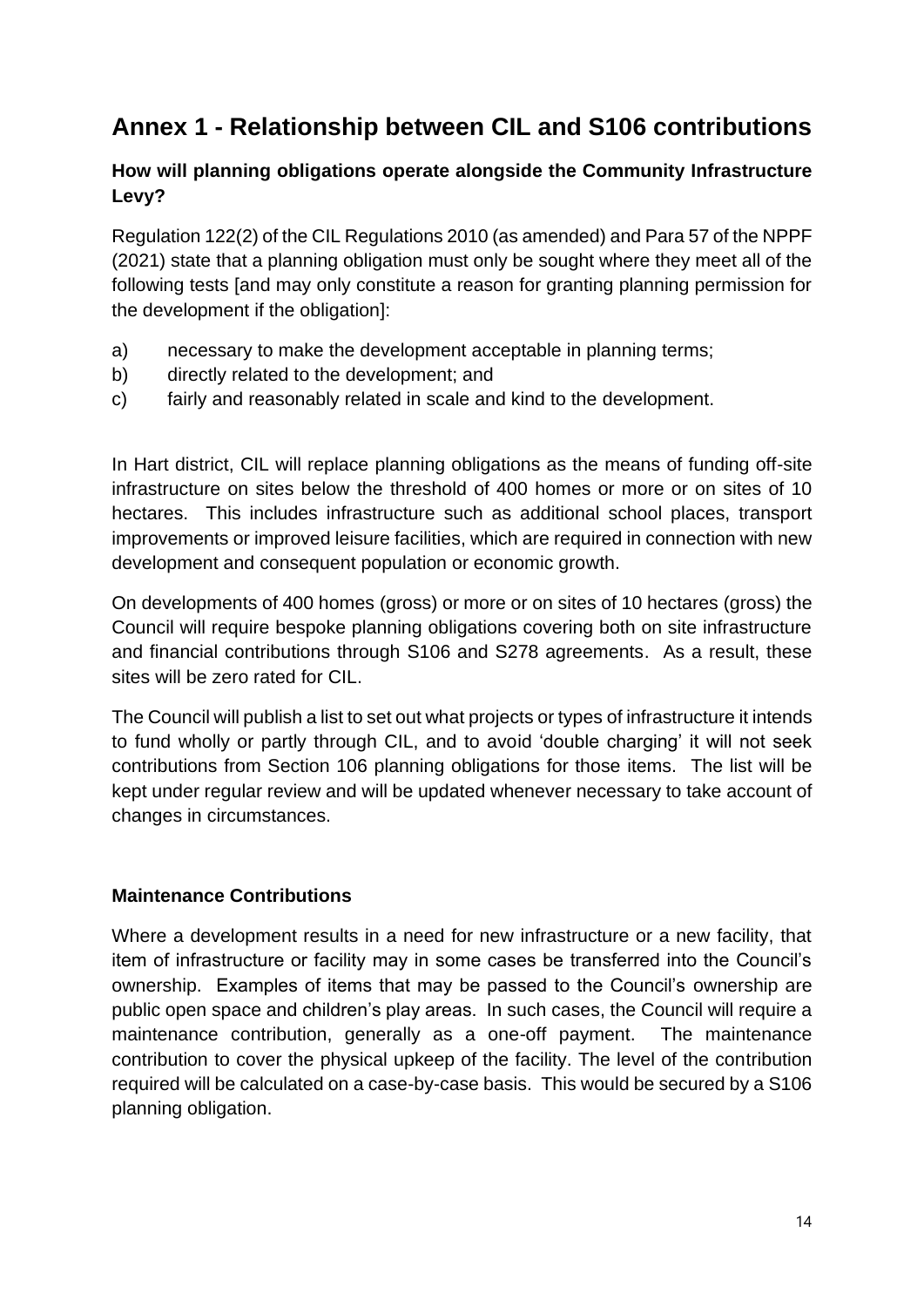Where developers choose to retain responsibility for the facility, they will need to be bound by a planning condition or S106 planning obligation to ensure proper maintenance.

#### **Types of infrastructure**

The table below summarises types of infrastructure and their mechanism for delivery when required as part of a planning permission.

| The mechanisms for delivery of various types of infrastructure |                                                                                                                                                                                                                                                                                                                                                                                                                                      |                                                                                                                                   |                                                          |
|----------------------------------------------------------------|--------------------------------------------------------------------------------------------------------------------------------------------------------------------------------------------------------------------------------------------------------------------------------------------------------------------------------------------------------------------------------------------------------------------------------------|-----------------------------------------------------------------------------------------------------------------------------------|----------------------------------------------------------|
| <b>Type</b>                                                    | Infrastructure and other<br>items to be delivered<br>through S106<br><b>Agreements; S278 of</b><br>the Highways Act; or<br>through Planning<br><b>Conditions</b>                                                                                                                                                                                                                                                                     | <b>Infrastructure to</b><br>be funded or part<br>funded through<br><b>CIL</b>                                                     | <b>Relevant</b><br>planning<br>policies:<br><b>HLP32</b> |
| <b>Affordable Homes</b>                                        | On-site provision and<br>financial contributions<br>towards affordable homes                                                                                                                                                                                                                                                                                                                                                         | CIL will not be used<br>to pay for affordable<br>homes                                                                            | H <sub>2</sub><br>H <sub>3</sub>                         |
| <b>Biodiversity</b>                                            | On-site habitat creation or<br>enhancement; relocation<br>of protected species to a<br>suitable alternative site;<br>off-site mitigation, for<br>instance where measures<br>are required to mitigate<br>identified impacts upon a<br>nearby area of high<br>biodiversity interest                                                                                                                                                    | Significant off-site<br>measures e. large<br>areas of<br>compensation land<br>resulting from loss<br>of habitat to<br>development | NBE4                                                     |
| <b>Community</b><br><b>Facilities</b>                          | Only where there is a<br>specific requirement for<br>the facility to be located<br>on that site. In<br>exceptional<br>circumstances, where<br>granting planning<br>permission leads to the<br>loss of community<br>facilities, the Council will<br>secure alternative<br>provision of equivalent or<br>improved benefit to the<br>community in terms of<br>size, utility and access.<br>This may be through<br>contributions towards | Most community<br>buildings/facilities                                                                                            | INF <sub>5</sub>                                         |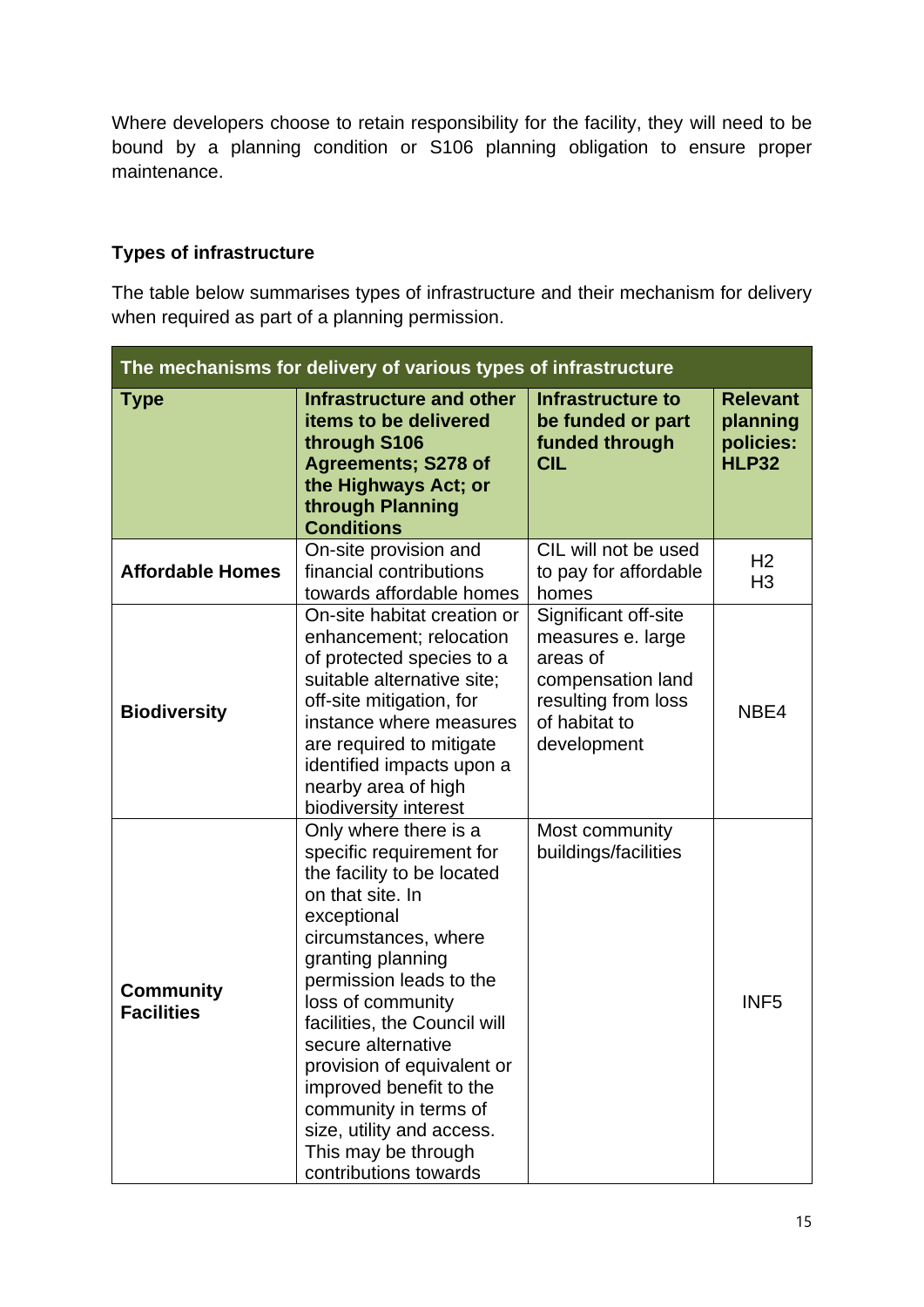|                                             | replacement/improvement<br>of facilities or direct<br>provision on an<br>alternative site.                                                                                                                                                                                                                                                                                                                                                                                                                                         |                                                                                                                                                          |                                      |
|---------------------------------------------|------------------------------------------------------------------------------------------------------------------------------------------------------------------------------------------------------------------------------------------------------------------------------------------------------------------------------------------------------------------------------------------------------------------------------------------------------------------------------------------------------------------------------------|----------------------------------------------------------------------------------------------------------------------------------------------------------|--------------------------------------|
| Day-care<br>provision for<br>adults         | Not provided under S106                                                                                                                                                                                                                                                                                                                                                                                                                                                                                                            | All day-care<br>provision                                                                                                                                | INF <sub>1</sub>                     |
| <b>Education</b>                            | Only where there is a<br>specific requirement for<br>the facility to be located<br>on that site                                                                                                                                                                                                                                                                                                                                                                                                                                    | Most provision of<br>new schools or<br>expansion of<br>existing schools<br>including early<br>years, primary and<br>secondary (covering<br>ages $3 - 19$ | INF <sub>1</sub><br>INF <sub>8</sub> |
| <b>Environmental</b><br><b>Improvements</b> | Only where there is a<br>specific requirement for<br>environmental<br>improvements to be<br>undertaken on that site                                                                                                                                                                                                                                                                                                                                                                                                                | Off-site provision or<br>enhancement,<br>including public<br>realm<br>improvements                                                                       | INF <sub>8</sub>                     |
| <b>Flood Defence</b>                        | On-site measures which<br>an FRA identifies as a<br>requirement                                                                                                                                                                                                                                                                                                                                                                                                                                                                    | Flood defence<br>works                                                                                                                                   | INF <sub>1</sub><br>INF <sub>8</sub> |
| <b>Indoor sports</b><br>facilities          | Only where there is a<br>specific requirement for<br>facilities to be provided on<br>that site. In exceptional<br>circumstances, where<br>granting planning<br>permission leads to the<br>loss of indoor sports<br>facilities, the Council will<br>secure alternative<br>provision of equivalent or<br>improved benefit to the<br>community in terms of<br>size, utility and access.<br>This may be through<br>contributions towards<br>replacement/improvement<br>of facilities or direct<br>provision on an<br>alternative site. | Most indoor sports<br>provision including<br>swimming pools,<br>gyms and indoor<br>sports halls                                                          | INF4                                 |
| <b>Libraries</b>                            | Not provided under S106                                                                                                                                                                                                                                                                                                                                                                                                                                                                                                            | Any library provision                                                                                                                                    | INF <sub>1</sub>                     |
| <b>Maintenance</b>                          | Infrastructure provided<br>under S106 agreements<br>and transferred to the<br>Council local authority will<br>require a contribution                                                                                                                                                                                                                                                                                                                                                                                               |                                                                                                                                                          | INF <sub>2</sub>                     |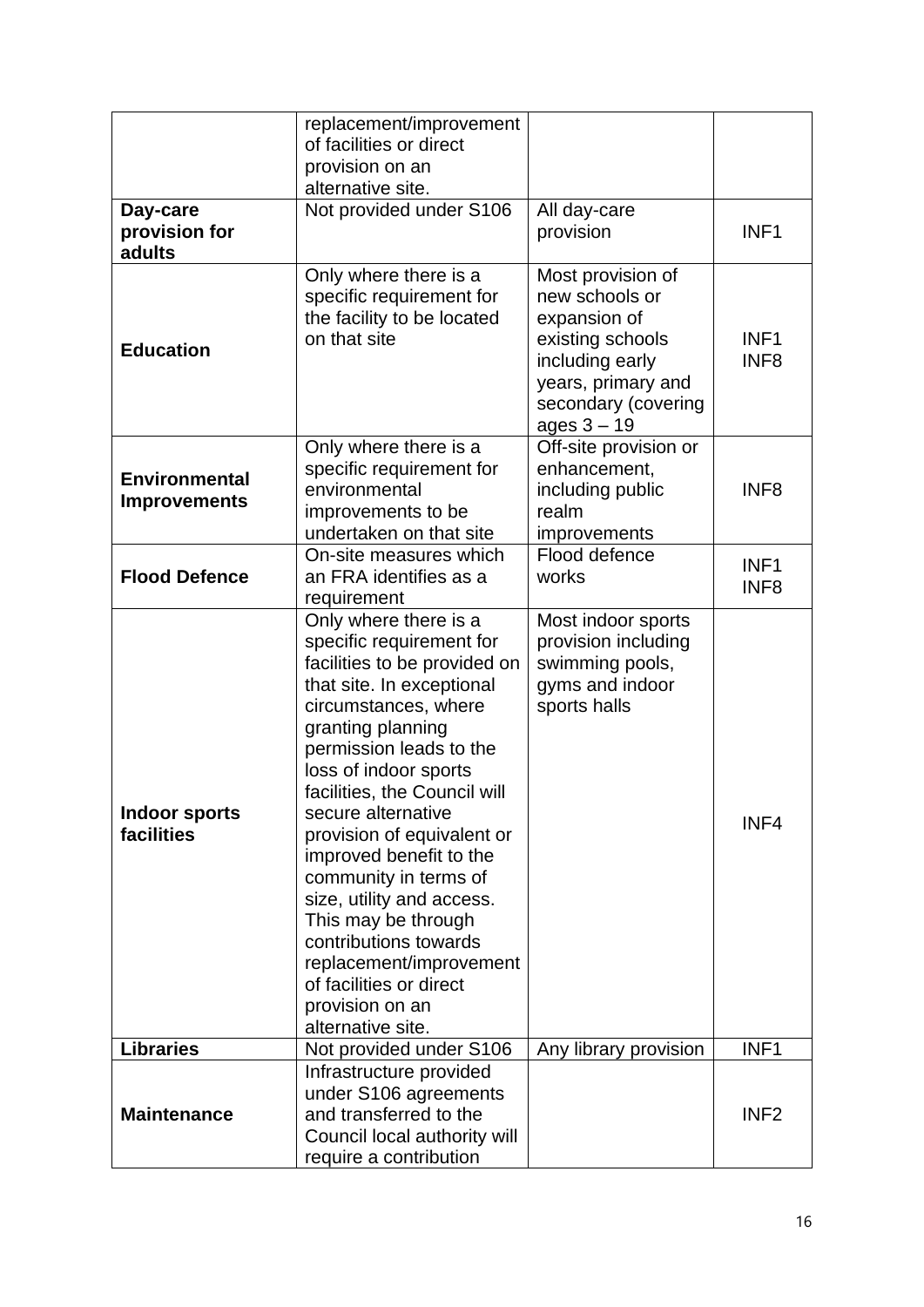|                                                                                                      | towards future                                                                                                                                                                                                                                                                                                                                                                                                                                                                                                                                                                                         |                                                                                                                                                   |                          |
|------------------------------------------------------------------------------------------------------|--------------------------------------------------------------------------------------------------------------------------------------------------------------------------------------------------------------------------------------------------------------------------------------------------------------------------------------------------------------------------------------------------------------------------------------------------------------------------------------------------------------------------------------------------------------------------------------------------------|---------------------------------------------------------------------------------------------------------------------------------------------------|--------------------------|
|                                                                                                      | maintenance                                                                                                                                                                                                                                                                                                                                                                                                                                                                                                                                                                                            |                                                                                                                                                   |                          |
| <b>Outdoor sports</b><br>facilities, public<br>open<br>space/children's<br>play areas,<br>allotments | Only where there is a<br>specific requirement for<br>facilities to be provided on<br>that site. In exceptional<br>circumstances, where<br>granting planning<br>permission leads to the<br>loss of outdoor sports<br>facilities, public open<br>space, play areas or<br>allotments in active use,<br>the Council will secure<br>alternative provision of<br>equivalent or improved<br>benefit to the community<br>in terms of size, utility and<br>access. This may be<br>through contributions<br>towards<br>replacement/improvement<br>of facilities or direct<br>provision on an<br>alternative site | Most outdoor sport<br>and play provision,<br>including outdoor<br>sports pitches,<br>courts and greens,<br>recreational open<br>space, allotments | INF <sub>2</sub><br>INF4 |
| <b>SUDS</b>                                                                                          | <b>SUDS provision will</b><br>normally be onsite and<br>may require a<br>maintenance payment                                                                                                                                                                                                                                                                                                                                                                                                                                                                                                           |                                                                                                                                                   | NBE <sub>5</sub>         |
| Transfer of land                                                                                     | This may be included in a<br>S106 for example where<br>land is being transferred<br>to the Council as public<br>open space, or land upon<br>which public art is located<br>etc                                                                                                                                                                                                                                                                                                                                                                                                                         | In-kind payments<br>under CIL<br>regulations                                                                                                      | INF <sub>1</sub>         |
| <b>Transport</b>                                                                                     | Provision of works<br>required to secure safe<br>access and egress from<br>the development site to<br>the adjoining highway<br>network, provision of<br>internal roads, on-site<br>pedestrian/cycle facilities<br>and on-site public<br>transport facilities.<br>Travel Plans are likely to<br>be secured through<br>planning conditions on                                                                                                                                                                                                                                                            | Off-site transport<br>improvements are<br>expected to be<br>funded under CIL.                                                                     | INF <sub>1</sub>         |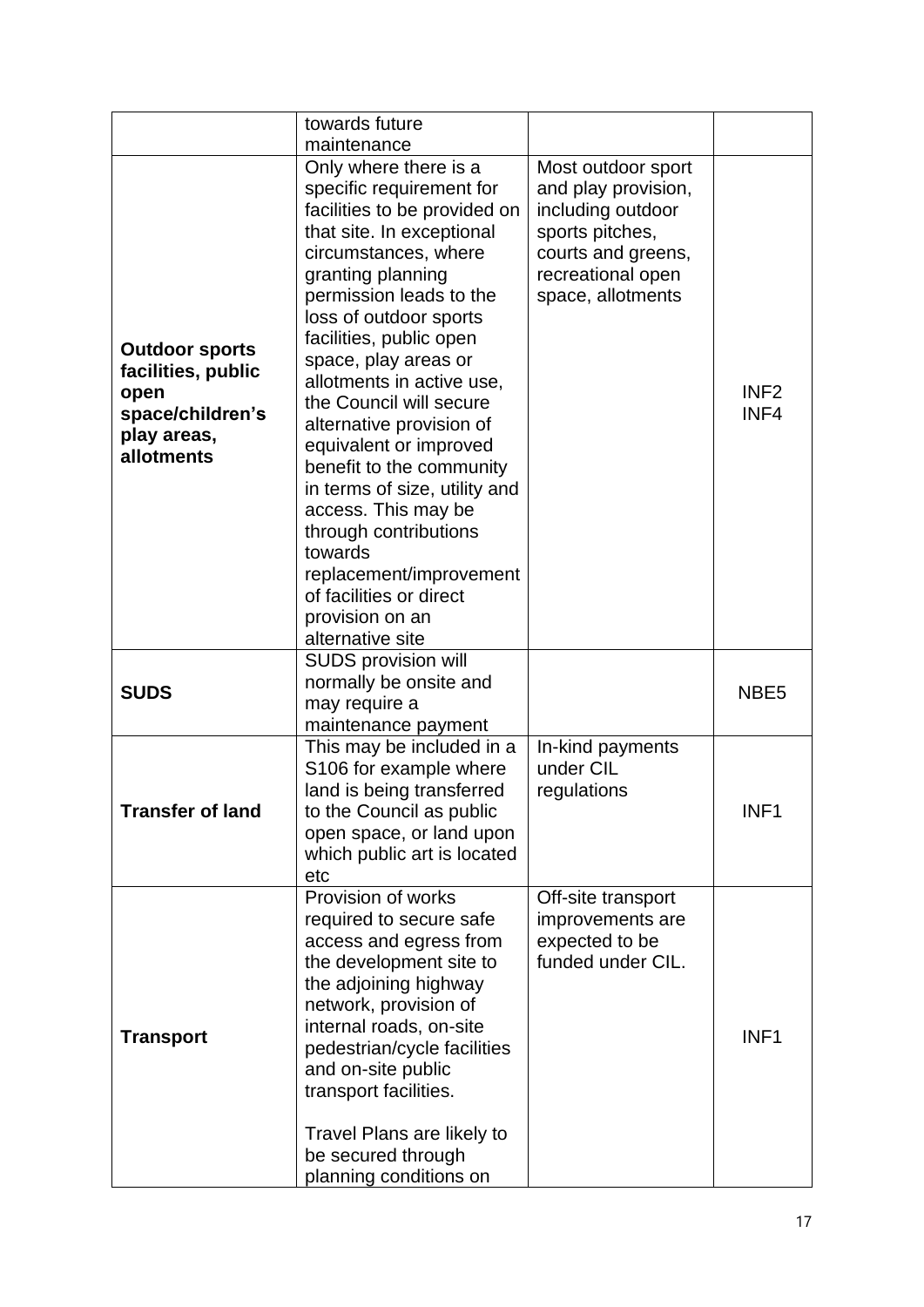|                       | most sites, but may<br>require a planning<br>obligation on some larger<br>or more complex<br>development proposals. |                                            |                  |
|-----------------------|---------------------------------------------------------------------------------------------------------------------|--------------------------------------------|------------------|
| <b>Youth services</b> | Not provided under S106                                                                                             | All aspects of the<br><b>Youth Service</b> | INF <sub>1</sub> |

The table below sets out planning obligations for purposes other than delivering infrastructure.

| Planning obligations for purposes other than delivering infrastructure |                                                                                                                                                                                                                                                                                              |                                         |  |
|------------------------------------------------------------------------|----------------------------------------------------------------------------------------------------------------------------------------------------------------------------------------------------------------------------------------------------------------------------------------------|-----------------------------------------|--|
| <b>Type</b>                                                            | <b>Purpose of planning obligation</b>                                                                                                                                                                                                                                                        | <b>Relevant</b><br>planning<br>policies |  |
| Joint User Agreement                                                   | The Council will seek public access to private<br>and institutional facilities through sharing<br>schemes and joint user agreements schemes<br>which would be secured through S106<br>planning obligation. The details of these<br>agreements will be negotiated on a case by<br>case basis. |                                         |  |

#### **Suitable Alternative Natural Greenspace (SANG)**

The Thames Basin Heaths Special Protection Area (TBH SPA) is an area of lowland heath covering over 8,000 hectares of land across Surrey, Berkshire and Hampshire. The TBH SPA was designated under the European Birds Directive in March 2005 because it represents a mixture of heathland, scrub and woodland habitat that support important breeding populations of nightjar, woodlark and Dartford warbler.

Policy NBE3 in the Hart Local Plan (Strategy & Sites) 2032 sets out the approach to the protection of the SPA. These set out the principles of avoidance and mitigation to avoid harm to the TBHSPA arising from new homes. These measures include:

- Directing development to those areas where potential adverse effects can be avoided without the need for mitigation measures;
- The establishment of a 400 metre exclusion zone around the TBHSPA within which no net new housing development will be supported;
- The provision of mitigation through Suitable Alternative Natural Greenspace (SANG);
- Contributions towards Strategic Access Management and Monitoring (SAMM) measures.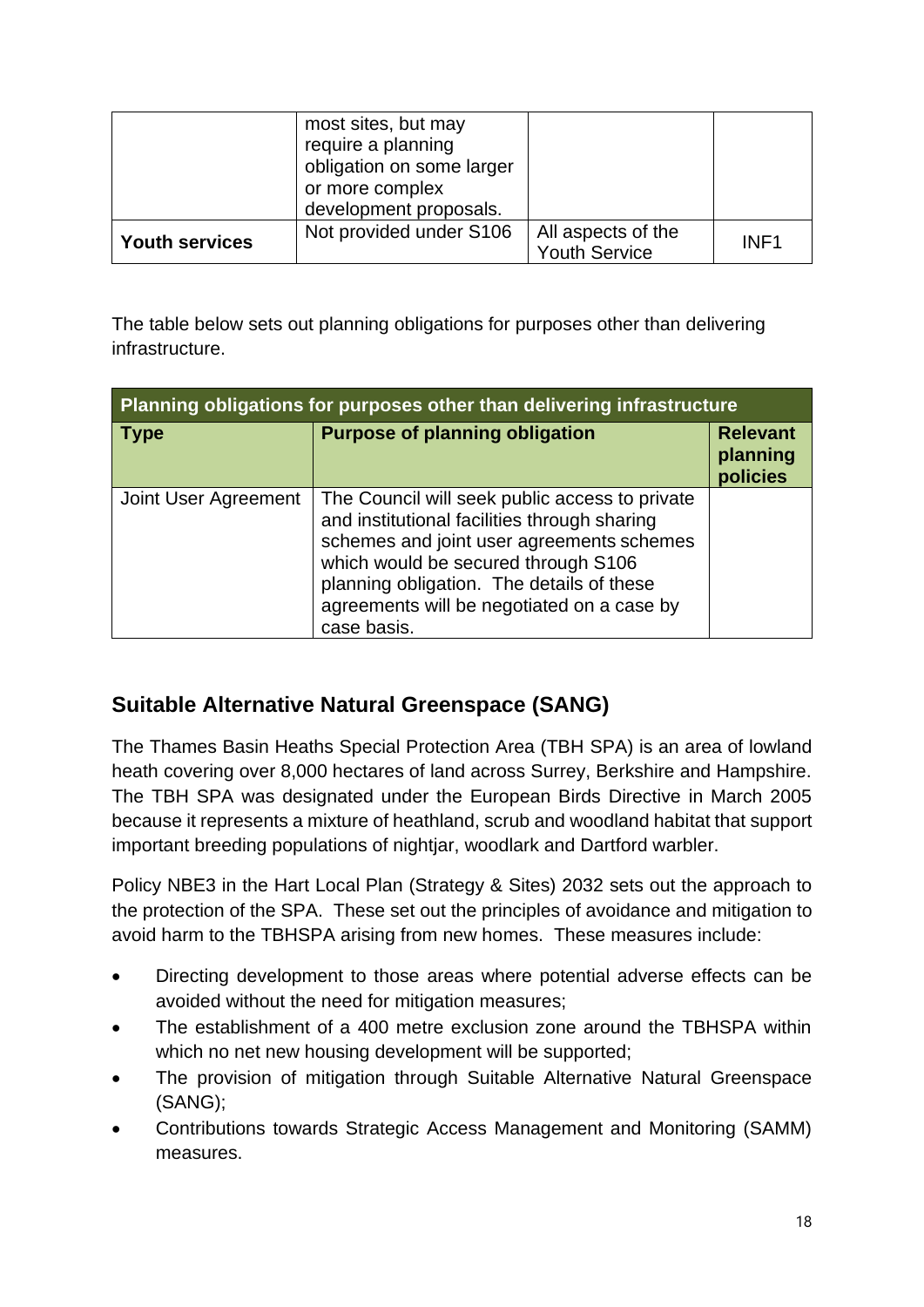The provision of Suitable Alternative Natural Greenspace (SANG) to mitigate any impact upon the Thames Basin Heaths Special Protection Area and contributions towards Strategic Access Management and Monitoring (SAMM) will not be paid for using the CIL levy.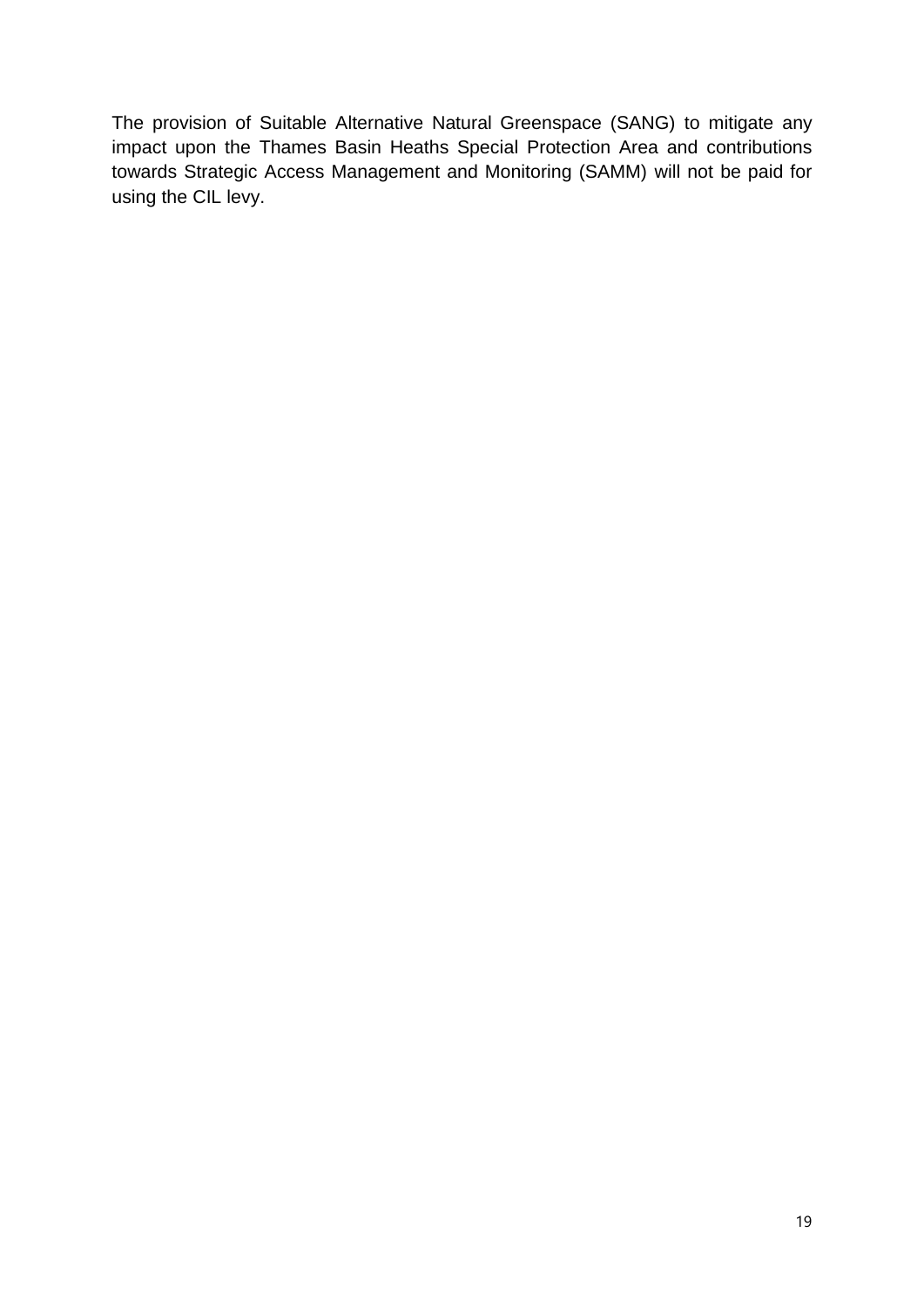### **Annex 2 - Guide to Use Class Order definitions**

The Town and Country Planning (Use Classes) Order 1987 (as amended) puts uses of land and buildings into various categories known as 'Use Classes'. This Order is periodically amended. The current Use Classes were last updated on 1st September 2020.

The following list is based on the Government's guide to Use Classes as shown in their planning and building regulations online resource 'The Planning Portal'. It is not a definitive source of legal information. The list gives an indication of the types of use which may fall within each use class. Please note that this is a guide only and it is for local planning authority to determine, in the first instance, depending on the individual circumstances of each case, which use class a particular use falls into.

#### **Class B**

- **B2 General industrial -** Use for industrial process other than one falling within class E(g) *(previously class B1)* (excluding incineration purposes, chemical treatment or landfill or hazardous waste)
- **B8 Storage or distribution -** This class includes open air storage.

#### **Class C**

- **C1 Hotels -** Hotels, boarding and guest houses where no significant element of care is provided (excludes hostels)
- **C2 Residential institutions -** Residential care homes, hospitals, nursing homes, boarding schools, residential colleges and training centres
- **C2A Secure Residential Institution** Use for a provision of secure residential accommodation, including use as a prison, young offenders' institution, detention centre, secure training centre, custody centre, short-term holding centre, secure hospital, secure local authority accommodation or use as a military barracks
- **C3 Dwellinghouse -** This class is formed of three parts
	- C3(a) covers use by a single person or a family (a couple whether married or not, a person related to one another with members of the family of one of the couple to be treated as members of the family of the other), an employer and certain domestic employees (such as an au pair, nanny, nurse, governess, servant, chauffeur, gardener, secretary and personal assistant), a carer and the person receiving the care and a foster parent and foster child
	- $\circ$  C3(b) covers up to six people living together as a single household and receiving care e.g. supported housing schemes such as those for people with learning disabilities or mental health problems
	- $\circ$  C3(c) allows for groups of people (up to six) living together as a single household. This allows for those groupings that do not fall within the C4 HMO definition, but which fell within the previous C3 use class, to be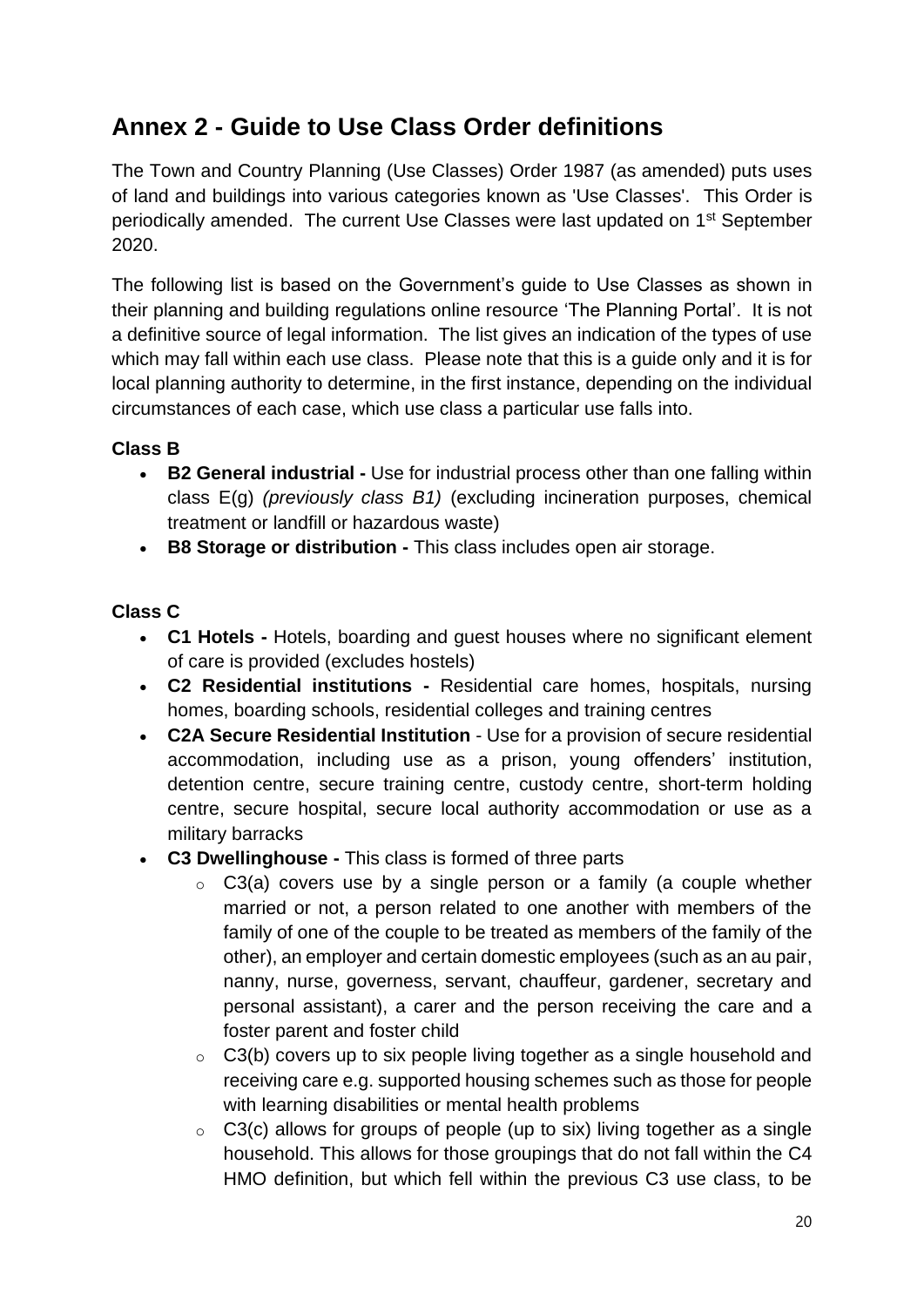provided for i.e. a small religious community may fall into this section as could a homeowner who is living with a lodger

• **C4 Houses in multiple occupation** - Small shared houses occupied by between three and six unrelated individuals, as their only or main residence, who share basic amenities such as a kitchen or bathroom.

#### **Class E - Commercial, Business and Service**

In 11 parts, Class E more broadly covers uses previously defined in the revoked Classes A1/2/3, B1, D1(a-b) and 'indoor sport' from D2(e):

- **E(a)** Display or retail sale of goods, other than hot food
- **E(b)** Sale of food and drink for consumption (mostly) on the premises
- **E(c)** Provision of:
	- o **E(c)(i)** Financial services,
	- o **E(c)(ii)** Professional services (other than health or medical services), or
	- o **E(c)(iii)** Other appropriate services in a commercial, business or service locality
- **E(d)** Indoor sport, recreation or fitness (not involving motorised vehicles or firearms or use as a swimming pool or skating rink,)
- **E(e)** Provision of medical or health services (except the use of premises attached to the residence of the consultant or practitioner)
- **E(f)** Creche, day nursery or day centre (not including a residential use)
- **E(g)** Uses which can be carried out in a residential area without detriment to its amenity:
	- o **E(g)(i)** Offices to carry out any operational or administrative functions,
	- o **E(g)(ii)** Research and development of products or processes
	- o **E(g)(iii)** Industrial processes

#### **Class F - Local Community and Learning**

In two main parts, Class F covers uses previously defined in the revoked classes D1, 'outdoor sport', 'swimming pools' and 'skating rinks' from D2(e), as well as newly defined local community uses.

- **F1 Learning and non-residential institutions –** Use (not including residential use) defined in 7 parts:
	- o **F1(a)** Provision of education
	- o **F1(b)** Display of works of art (otherwise than for sale or hire)
	- o **F1(c)** Museums
	- o **F1(d)** Public libraries or public reading rooms
	- o **F1(e)** Public halls or exhibition halls
	- o **F1(f)** Public worship or religious instruction (or in connection with such use)
	- o **F1(g)** Law courts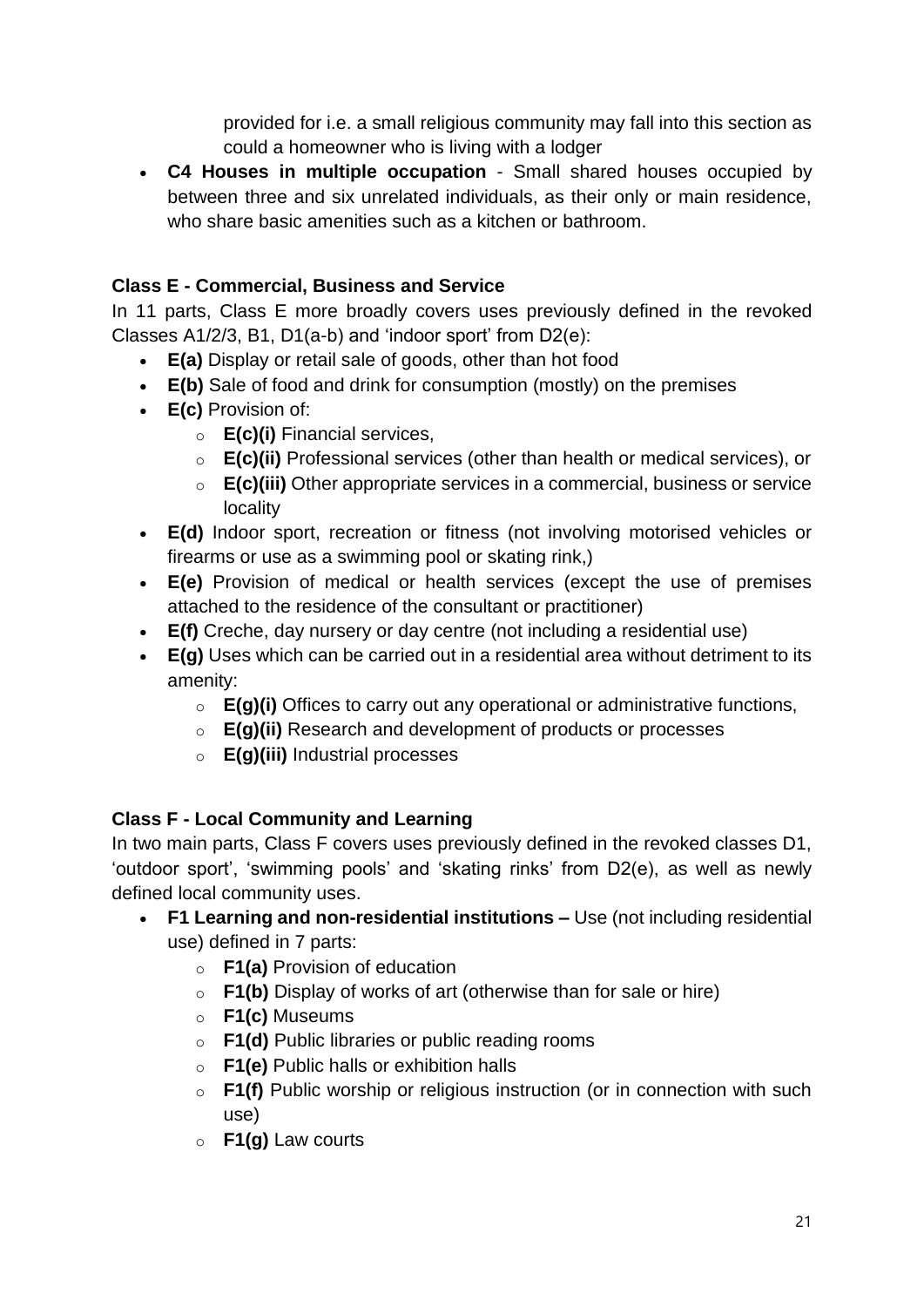- **F2 Local community –** Use as defined in 4 parts:
	- o **F2(a)** Shops (mostly) selling essential goods, including food, where the shop's premises do not exceed 280  $m<sup>2</sup>$  and there is no other such facility within 1,000 metres
	- o **F2(b)** Halls or meeting places for the principal use of the local community
	- o **F2(c)** Areas or places for outdoor sport or recreation (not involving motorised vehicles or firearms)
	- o **F2(d)** Indoor or outdoor swimming pools or skating rinks

#### **Sui Generis**

'Sui generis' is a Latin term that, in this context, means 'in a class of its own'. Certain uses are specifically defined and excluded from classification by legislation, and therefore become 'sui generis'. These are:

- theatres
- amusement arcades/centres or funfairs
- launderettes
- fuel stations
- hiring, selling and/or displaying motor vehicles
- taxi businesses
- scrap yards, or a yard for the storage/distribution of minerals and/or the breaking of motor vehicles
- 'Alkali work' (any work registerable under the Alkali, etc. Works Regulation Act 1906 (as amended))
- hostels (providing no significant element of care)
- waste disposal installations for the incineration, chemical treatment or landfill of hazardous waste
- retail warehouse clubs
- nightclubs
- casinos
- betting offices/shops
- pay day loan shops
- public houses, wine bars, or drinking establishments *from 1 September 2020, previously Class A4*
- drinking establishments with expanded food provision *from 1 September 2020, previously Class A4*
- hot food takeaways (for the sale of hot food where consumption of that food is mostly undertaken off the premises) – *from 1 September 2020, previously Class A5*
- venues for live music performance *newly defined as 'Sui Generis' use from 1 September 2020*
- cinemas *from 1 September 2020, previously Class D2(a)*
- concert halls *from 1 September 2020, previously Class D2(b)*
- bingo halls *from 1 September 2020, previously Class D2(c)*
- dance halls *from 1 September 2020, previously Class D2(d)*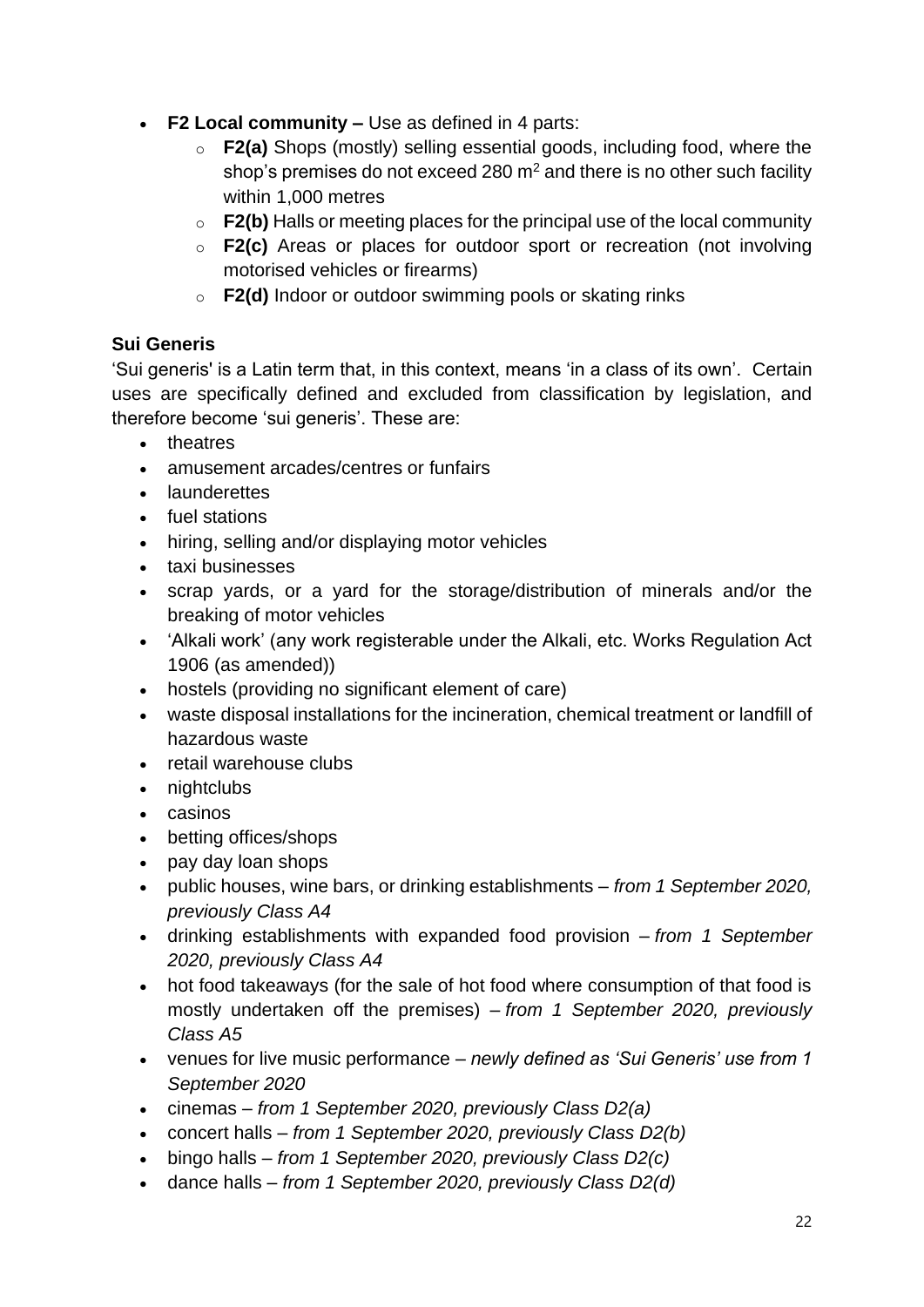Other uses become 'sui generis' where they fall outside the defined limits of any other use class. For example, C4 (Houses in multiple occupation) is limited to houses with no more than six residents. Therefore, houses in multiple occupation with more than six residents become a 'sui generis' use.

#### **Notes**:

In relation to specialised housing and accommodation for older people the Housing LIN uses an amended 'typology' compared to what was used in the SHMA (2016), covering:

**Housing for older people**: this includes what was referred to in the SHMA as 'sheltered' and 'enhanced sheltered'. These terms included but did not distinguish between for rent and for sale tenure distinctions. In addition, the term 'enhanced sheltered' is now used by very few social landlords. Housing for older people incudes:

- Older people's housing for social/affordable rent, e.g. contemporary 'sheltered' housing.
- Older people's housing for sale, (typically referred to as retirement housing.

**Housing for older people with care:** this mirrors the term 'extra care housing' used in the SHMA, but it does not distinguish between for rent and for sale tenure distinctions. In the private market, the term 'extra care housing' is almost never used, this term being used primarily by social landlords. Housing with care includes:

- Extra care housing for rent.
- Housing with care for sale/shared ownership. These are sometimes referred to as retirement villages (where it may or may not have an onsite care home).

**Residential care for older people:** provides live-in accommodation, typically in en suite rooms, with 24 hour-a-day supervised staffing for residents, who may need extra help and support with their personal care. For example, help with things such as washing, dressing, personal hygiene, medication, toileting, communication, feeding and mobility.

**Nursing care for older people:** these provide 24-hour care and support, as with residential care, but with added nursing care and assistance for residents who require input from and supervision by a registered nurse, who is in situ to devise and monitor care plans and provide and administer treatment.

The National Planning Practice Guidance refers to an additional category of **Age restricted general market housing**. This is not covered by the SHMA and is not included within this typology as a type of specialised housing and accommodation for older people.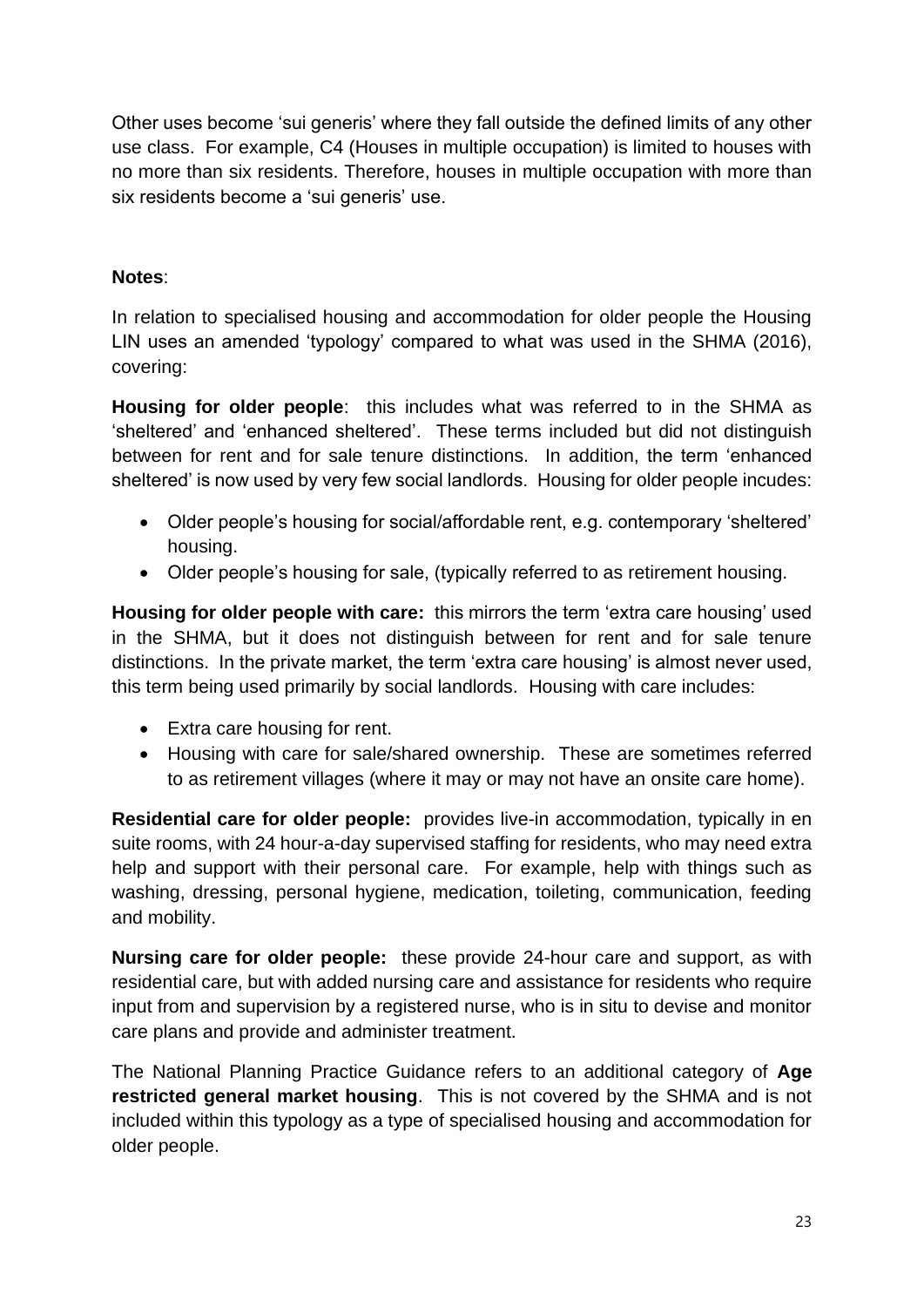#### **Annex 3 – How to calculate the amount of CIL payable**

Regulation 40 of the Community Infrastructure Levy (Amendment) Regulations 2014 confirms that the collecting authority must calculate the amount of CIL payable ("chargeable amount") in respect of a chargeable development in accordance with the provisions of Schedule 1"

The Community Infrastructure Levy (Amendment) (England) (No.2) Regulations 2019 provided further details. The details as to how to calculate the amount of CIL payable are contained in Schedule 1 to the CIL Regulations. Schedule 1 is in 5 parts, and deals with:

- Standard Cases (Part 1);
- 'Amended' Planning Permissions (Part 2);
- Calculation of social housing relief (Part 3);
- Pre-CIL permissions 'amended' when CIL is in effect (Part 4); and
- Pre-CIL permissions 'amended' when CIL is in effect: appeal.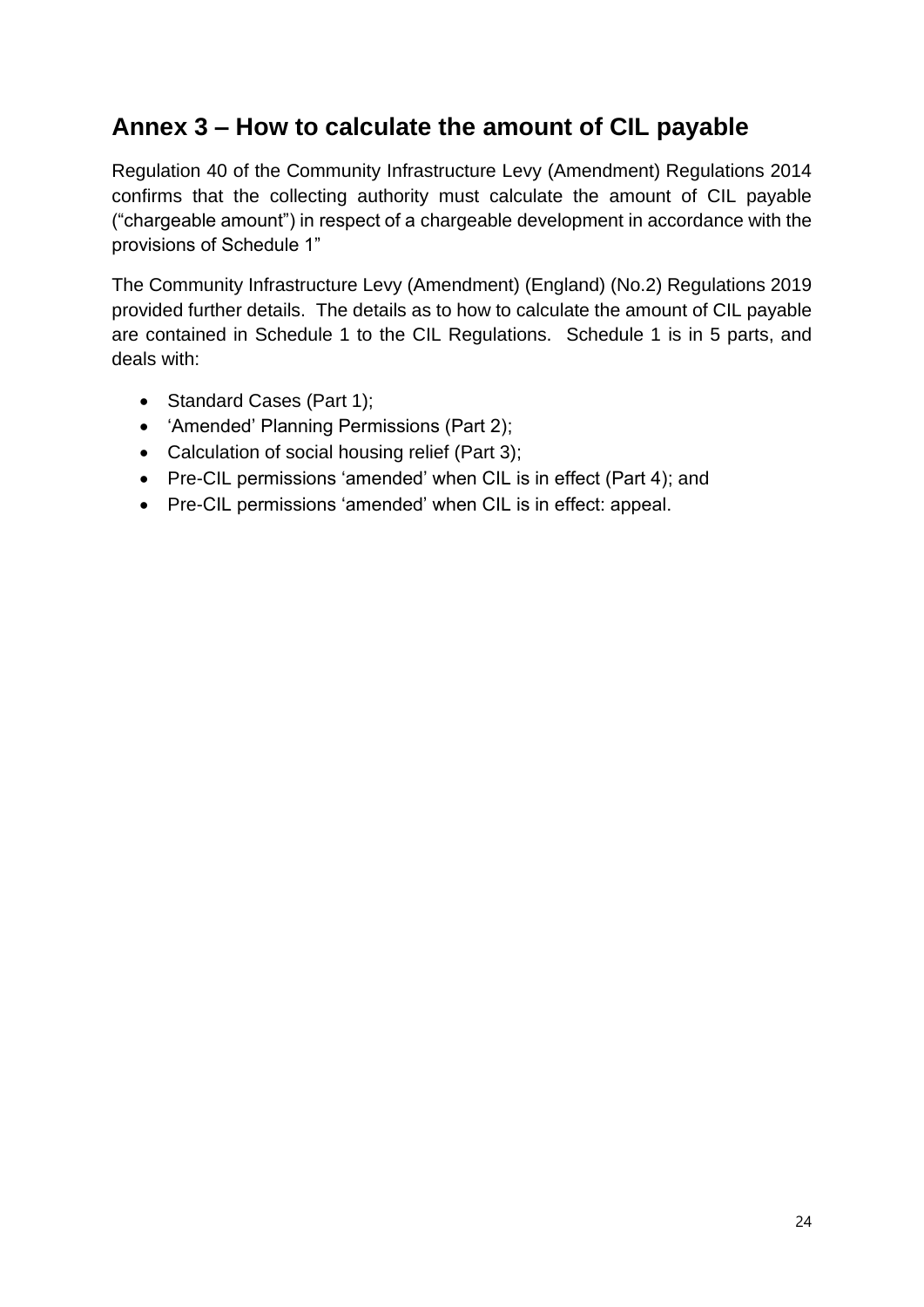#### **Annex 4 – How to measure Gross Internal Area**

The Council will use the Royal Institution of Chartered Surveyors (RICS)'s Code of Measuring Practice to measure or check the Gross Internal Area (GIA) of a development and calculate or confirm its relevant CIL rate. The guide below is based on RICS' Code of Measuring Practice (6th edition, with amendments), the full Code of Measuring Practice is available in RICS website at www.rics.org

GIA is the area of a building measured to the internal face of the perimeter walls at each floor level.

Including:

- Areas occupied by internal walls and partitions
- Columns, piers, chimney breasts, stairwells, lift-wells, other internal projections, vertical ducts, and the like
- Atria and entrance halls, with clear height above, measured at base level only
- Internal open-sided balconies, walkways, and the like
- Structural, raked or stepped floors are property to be treated as a level floor measured horizontally
- Horizontal floors, with permanent access, below structural, raked or stepped floors
- Corridors of a permanent essential nature (e.g. fire corridors, smoke lobbies)
- Mezzanine floor areas with permanent access
- Lift rooms, plant rooms, fuel stores, tank rooms which are housed in a covered structure of a permanent nature, whether or not above the main roof level
- Service accommodation such as toilets, toilet lobbies, bathrooms, showers, changing rooms, cleaners' rooms, and the like
- Projection rooms
- Voids over stairwells and lift shafts on upper floors
- Loading bays
- Areas with a headroom of less than 1.5m\*
- Pavement vaults
- Garages
- Conservatories

#### Excluding:

- Perimeter wall thicknesses and external projections
- External open-sided balconies, covered ways and fire escapes
- Canopies
- Voids over or under structural, raked or stepped floors
- Greenhouses, garden stores, fuel stores, and the like in residential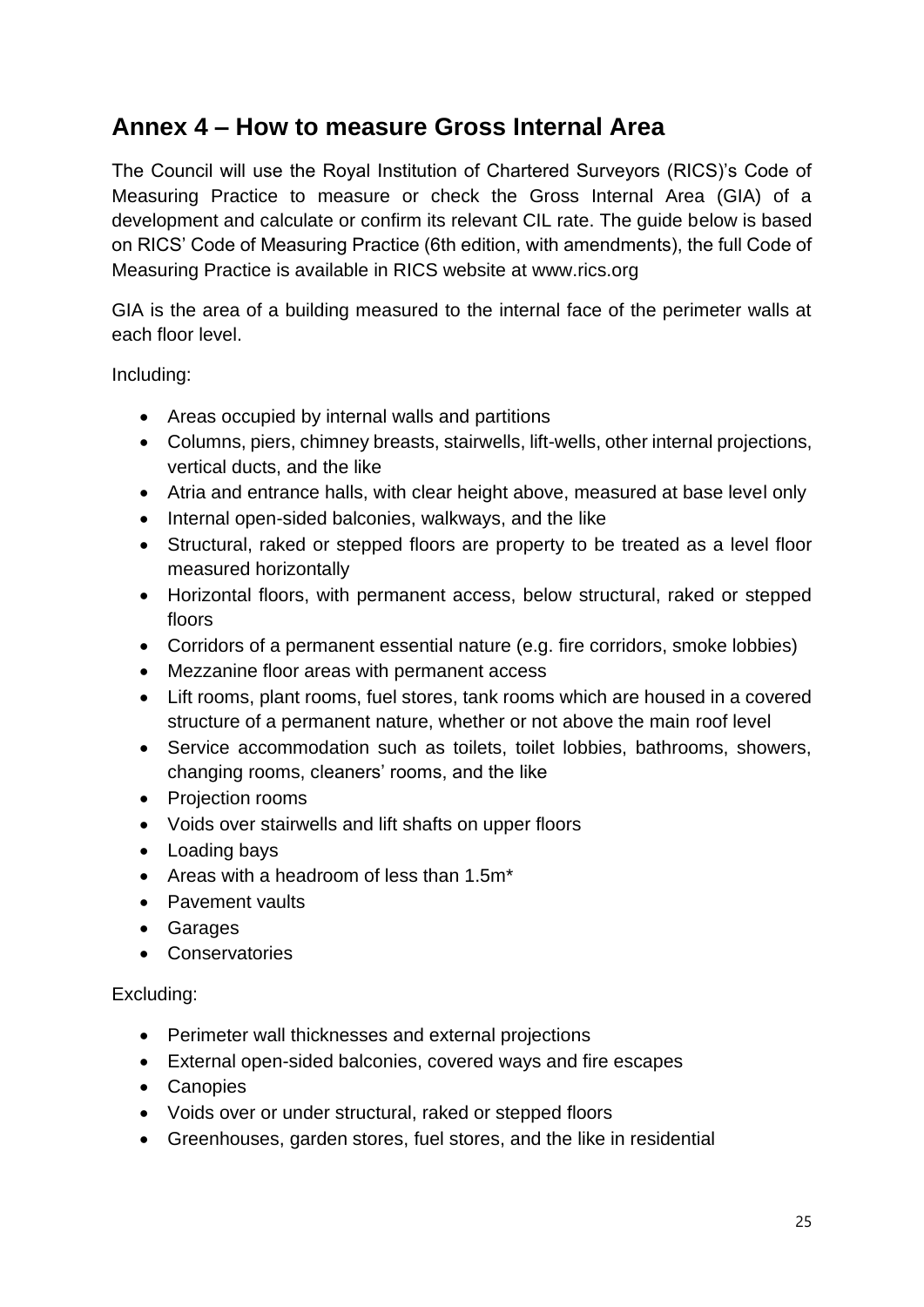\* GIA is the basis of measurement in England and Wales for the rating of industrial buildings, warehouses, retail warehouses, department stores, variety stores, food superstores and many specialist classes valued by reference to building cost (areas with a headroom of less than 1.5m being excluded except under stairs)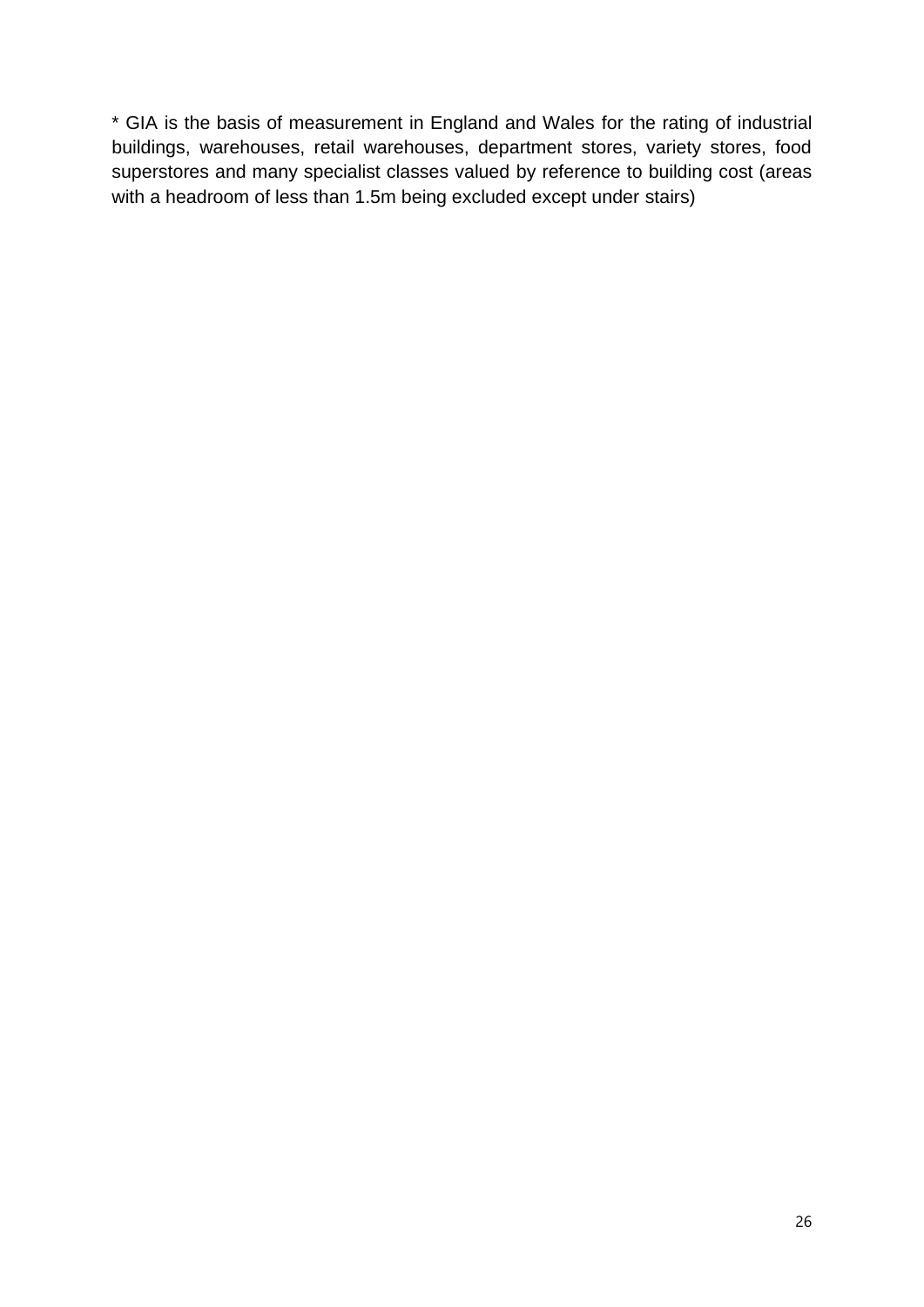### **Annex 5 – Instalments policy**

Community Infrastructure Levy Instalments policy

This policy is made in line with regulation 69B of the Community Infrastructure Levy Regulations 2010 (as amended). The Council will allow the payment of CIL as outlined in points 1, 2 and 3 below:

1. Where the chargeable amount is less than £200,000 the chargeable amount will be required within 60 days of commencement.

2. Where the chargeable amount is between £200,000 and £2 million, the chargeable amount will be required as per the following four instalments:

| 1 <sup>st</sup> instalment | 2 <sup>nd</sup> instalment | 3 <sup>rd</sup> instalment | 4 <sup>th</sup> instalment |
|----------------------------|----------------------------|----------------------------|----------------------------|
| 25%                        | 25%                        | 25%                        | 25%                        |
| within 60 days             | within 160 days            | within 260 days            | within 360 days            |

3. Where the chargeable amount is over £2 million, the chargeable amount will be required as per the following four instalments:

| 1 <sup>st</sup> instalment | 2 <sup>nd</sup> instalment | 3 <sup>rd</sup> instalment | 4 <sup>th</sup> instalment |
|----------------------------|----------------------------|----------------------------|----------------------------|
| 25%                        | 25%                        | 25%                        | <b>25%</b>                 |
| within 60 days             | By end of year 1           | By end of year 2           | By end of year 3           |

Commencement will be taken to be the date advised by the developer in the commencement notice under CIL regulation 67. In both 2 and 3 above the dates run from the date of commencement.

Further guidance on the definition of commencement is provided in Section 56(4) of the Town and Country Planning Act 1990 says that "*development is taken to be begun on the earliest date on which a material operation is carried out*". A material operation is defined in the Act and can include any works of construction, demolition, digging foundations, laying out or constructing a road and a material change in the use of the land.

#### **Notes:**

N1: When the Council grant an outline planning permission which permits development to be implemented in phases, each phase of development is a separate chargeable development and the instalment policy will apply to each separate phase. N2: This policy will not apply if:

a) A commencement notice is not submitted prior to commencement of the chargeable development

b) Nobody has assumed liability to pay CIL in respect of the chargeable development prior to the intended day of commencement